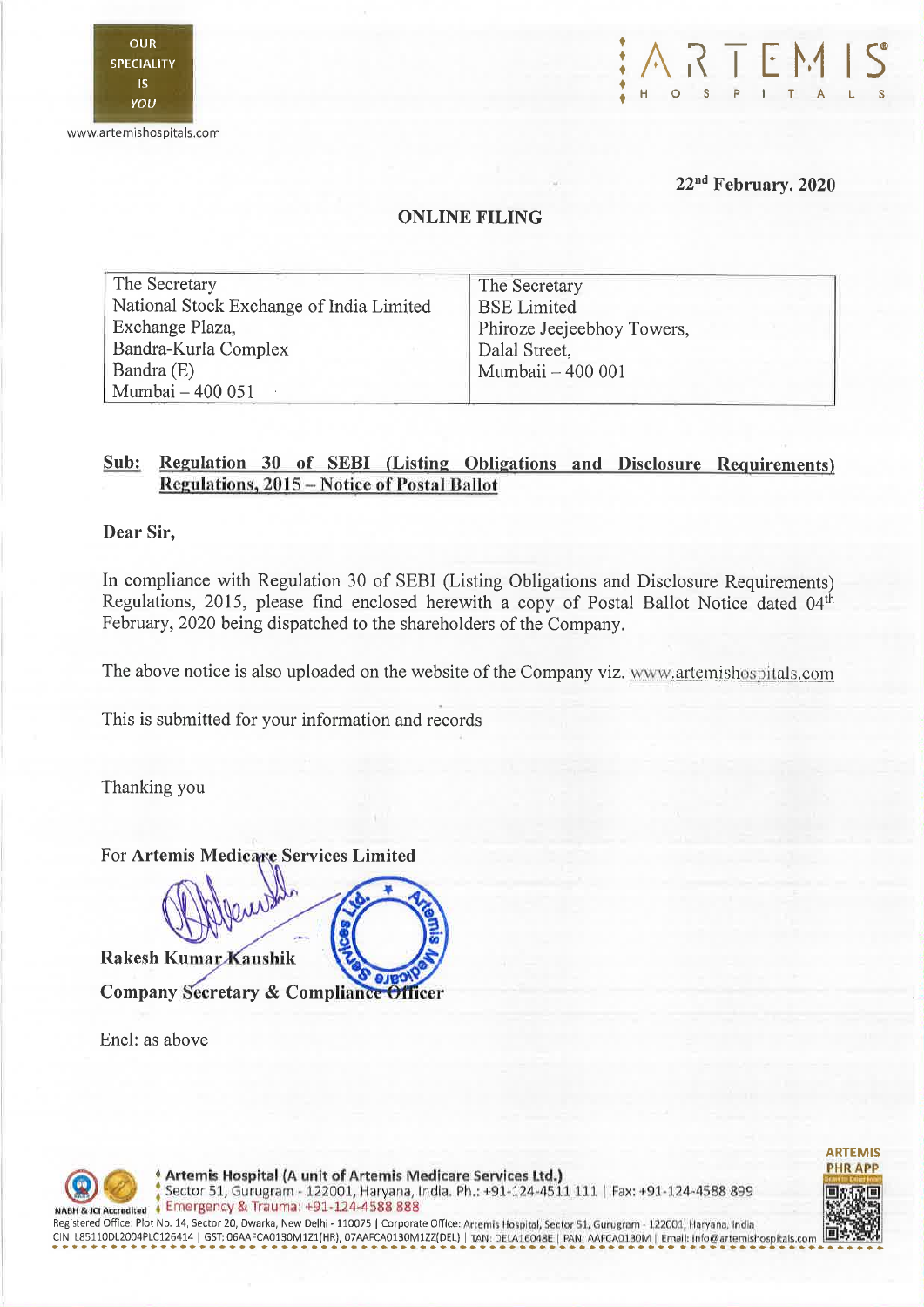

# **Artemis Medicare Services Limited**

(CIN-L85110DL2004PLC126414) Regd. Office: Plot No. 14, Sector – 20, Dwarka, New Delhi- 110075 Tel:0124-4511111, Fax: 0124-4588899 Email: investor@artemishospitals.com; Website: www.artemishospitals.com

# **Postal Ballot Notice**

(Pursuant to Section 110 of the Companies Act, 2013)

Dear Member(s),

Notice is hereby given pursuant to Section 110 and other applicable provisions, if any, of the Companies Act, 2013 (the "Act"), read with the Companies (Management and Administration) Rules, 2014 ("the Rules") and applicable provisions of SEBI (Listing Obligations and Disclosure Requirements) Regulations, 2015 ("LODR") (including any statutory modification or re-enactment thereof for the time being in force) and other applicable laws and regulations, the Company is seeking the approval of the Members for the matters as set out in the resolutions appended below to be passed as Ordinary/ Special Resolutions as may be applicable by way of Postal Ballot/ Remote e-Voting.

The explanatory statement pursuant to Section 102 of the Act read with Rules made thereunder pertaining to the resolutions setting out the material facts and the reasons thereof is annexed hereto along with a Postal Ballot Form (the "Form") for your consideration.

# **SPECIAL BUSINESS(ES):**

# **1. Appointment of Dr. Devlina Chakravarty (DIN: 07107875) as Managing Director**

To consider and if thought fit, to pass the following resolution as a Special Resolution: -

"RESOLVED THAT pursuant to the provision of Section 196, 197, 198 & 203 read with Schedule V and all other applicable provisions of the Companies Act, 2013 (the 'Act') and the Companies (Appointment and Remuneration of Managerial Personnel) Rules, 2014 (including any statutory modification(s) or reenactment thereof for the time being in force), SEBI (Listing Obligations and Disclosure Requirements) Regulations, 2015 and Articles of Association of the Company and subject to such other approval(s), sanction(s) and permission(s) as may be applicable/required and subject to such other conditions and modifications as may be prescribed or imposed by any of the authorities, if required/applicable, in granting such approvals, permissions, sanctions and pursuant to the recommendation made by Nomination  $\&$ Remuneration Committee, Dr. Devlina Chakravarty (DIN 07107875) be and is hereby appointed as Managing Director of the Company for a period of 5 (Five) years with effect from 1<sup>st</sup> April 2020 to  $31$ <sup>st</sup> March 2025 (both days inclusive) on such remuneration for a period of 3 years starting from  $1<sup>st</sup>$ April, 2020 to 31<sup>st</sup> March, 2023 (both days inclusive) on the terms and conditions of appointment and remuneration as set out in the explanatory statement annexed to the notice with liberty and power to the Board to grant increments and to alter and vary from time to time, the terms and conditions of the said appointment, subject to the same not exceeding the limits specified under the Companies Act, 2013 or any statutory modification(s) or re-enactment thereof.

RESOLVED FURTHER THAT in the event of absence or inadequacy of profits in any financial year,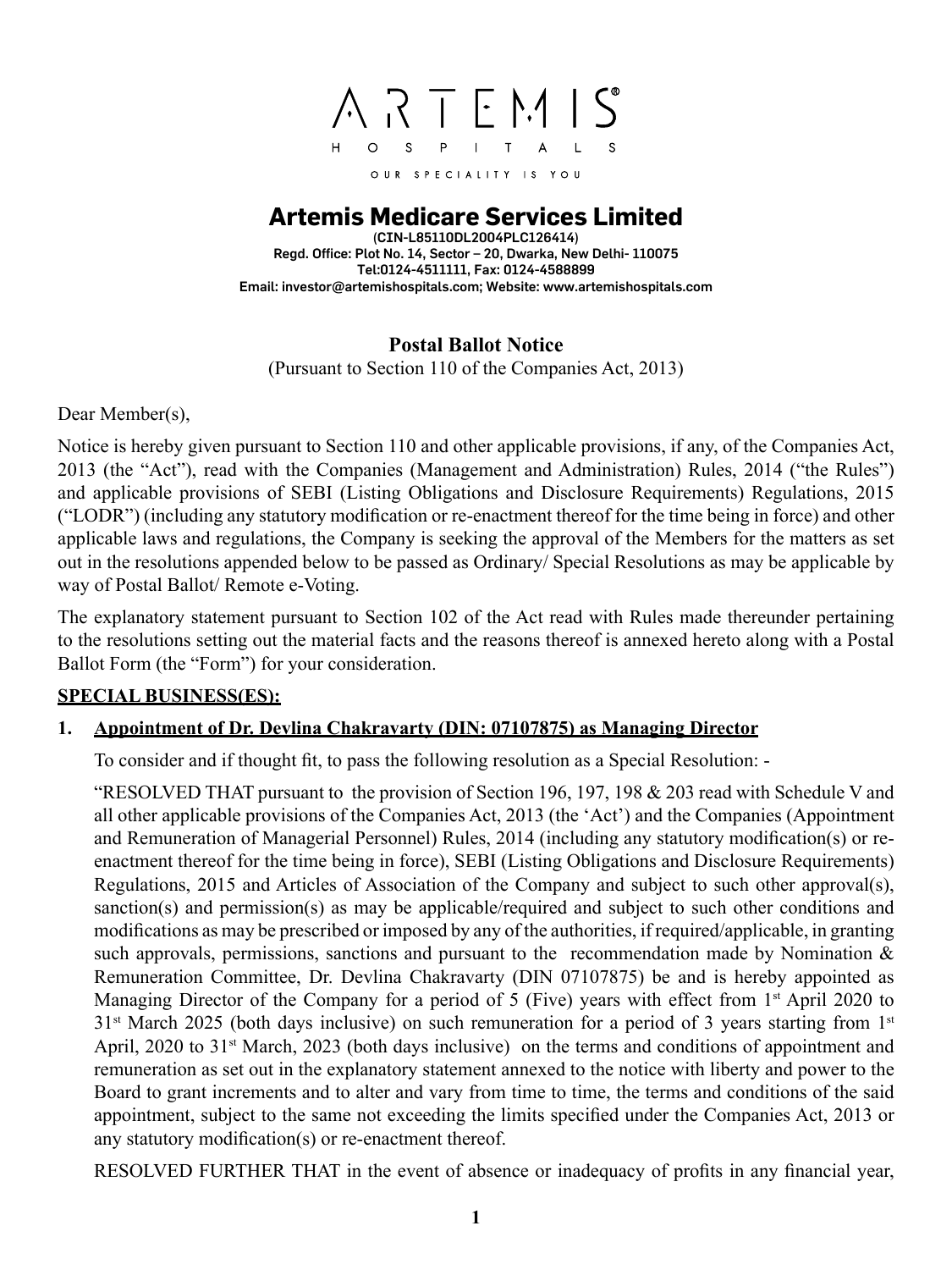Dr. Devlina Chakravarty will be paid the salary and perquisites as minimum remuneration in accordance with Section II of Part II of Schedule V of the Companies Act, 2013, by making such compliances as provided in the said schedule.

RESOLVED FURTHER THAT the Board of Directors of the Company, severally and jointly, be and is hereby authorized to do all such acts, deeds, things and execute all such documents, instruments, writings, in its absolute discretion, as may be considered necessary, expedient or desirable, including power to sub-delegate, in order to give effect to the foregoing resolution or otherwise as considered by the Board to be in the best interest of the Company as it may deem fit."

# **2. Appointment/ Continuation of Mr. Ugar Sain Anand (DIN: 02055913) as an Independent Director of the Company.**

(a) To appoint Mr. Ugar Sain Anand (DIN: 02055913) as an Independent Director of the Company

To consider and if thought fit, to pass the following resolution as an Ordinary Resolution: -

"RESOLVED THAT pursuant to the provisions of Sections149, 150, 152, 160 read with Schedule IV and other applicable provisions, if any, of the Companies Act, 2013 ("Act"), read with the Rules made thereunder, SEBI (Listing Obligations and Disclosure Requirements) Regulations, 2015 ("Listing Regulation") (including any statutory modification(s), amendment(s) or re-enactment(s) thereof for the time being in force), Articles of Association of the Company and on recommendation of the Nomination & Remuneration Committee and Board of Directors of the Company, Mr. Ugar Sain Anand (DIN: 02055913) who was appointed by the Board of Directors as an Additional Director (Independent Director) of the Company with effect from 10th October, 2019 and who holds office upto the date of ensuing Annual General Meeting and who has submitted a declaration that he meets the criteria of independence under the Act and the Listing Regulations and in respect of whom the Company has received a notice in writing from a Member under Section 160 of the Act, proposing his candidature for the office of Director of the Company be and is hereby appointed as Independent Director of the Company for a term of 1 (One) year commencing from  $10<sup>th</sup>$  October, 2019 to 9<sup>th</sup> October, 2020 and whose office shall not be liable to retire by rotation.

RESOLVED FURTHER THAT the Board of Directors including any Committee thereof and/ or the Company Secretary be and are hereby authorized to do all such acts, deeds and things as it may be necessary to give effect to this resolution."

(b) Approval for Continuation of Mr. Ugar Sain Anand (DIN: 02055913) as a Non- Executive Director of the Company

To consider and if thought fit, to pass the following resolution as a Special Resolution: -

"RESOLVED THAT pursuant to Regulation 17(1A) of the Securities and Exchange Board of India (Listing Obligations and Disclosure Requirements) Regulations, 2015, and the applicable provisions of the Companies Act, 2013 and relevant Rules framed thereunder (including any statutory modification(s) / amendment(s) / re-enactment(s) thereto), approval of the Members be and is hereby accorded to the continuation of directorship of Mr. Ugar Sain Anand (DIN 02055913), aged 77 years, as a 'Non-Executive Director' of the Company."

# **3. To Appoint Mr. Sunil Tandon (DIN:08342585) as an Independent Director of the Company**

To consider and if thought fit, to pass the following resolution as an Ordinary Resolution: -

"RESOLVED THAT pursuant to the provisions of Sections149, 150, 152, 160 read with Schedule IV and other applicable provisions, if any, of the Companies Act, 2013 ("Act"), read with the Rules made thereunder and SEBI (Listing Obligations and Disclosure Requirements) Regulations, 2015 ("Listing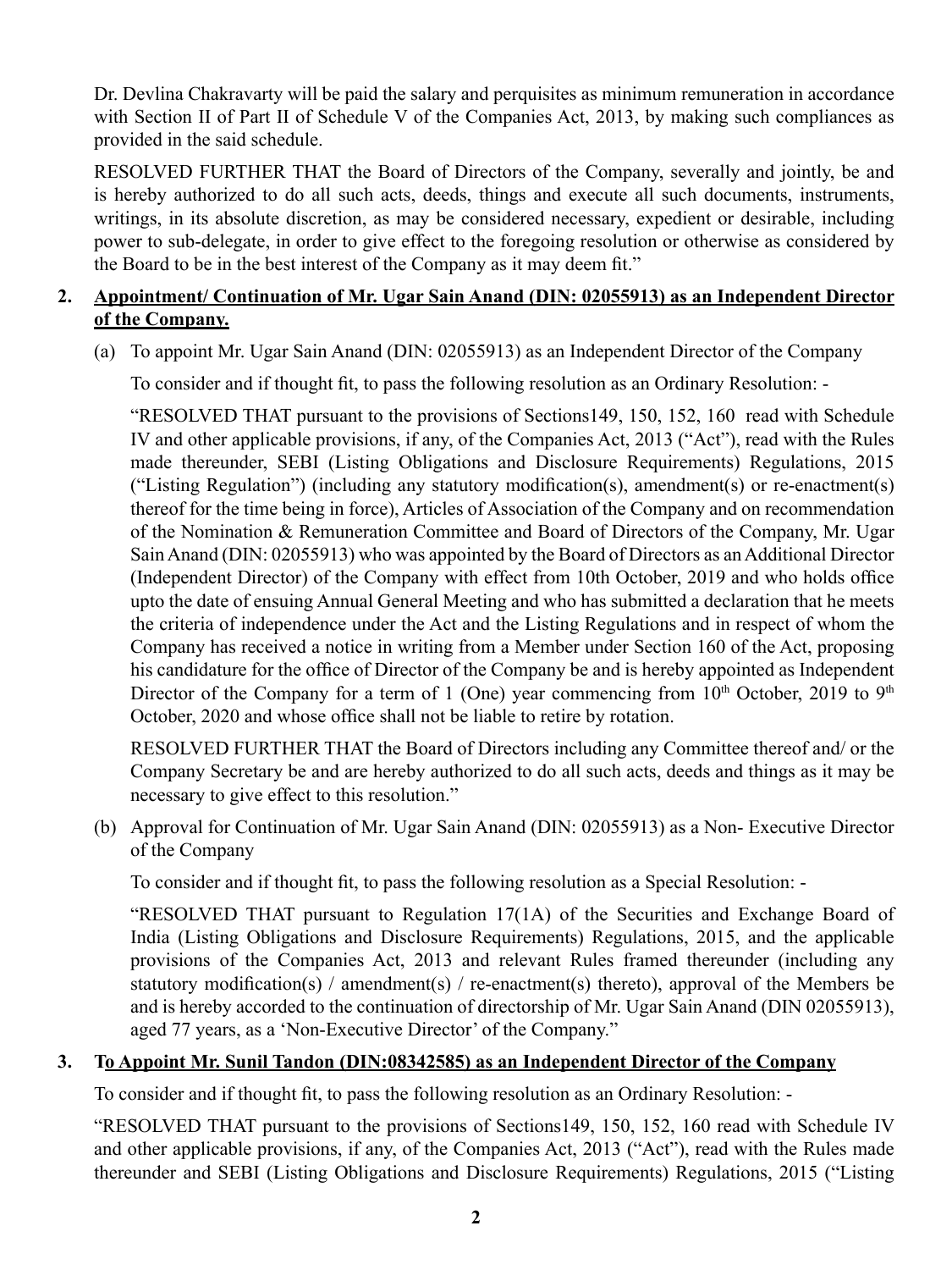Regulation") (including any statutory modification(s), amendment(s) or re-enactment(s) thereof for the time being in force), Articles of Association of the Company and on recommendation of the Nomination & Remuneration Committee and Board of Directors of the Company, Mr. Sunil Tandon (DIN: 08342585) who was appointed by the Board of Directors as an Additional Director (Independent Director) of the Company with effect from 10<sup>th</sup> October, 2019 and who holds office upto the date of ensuing Annual General Meeting and who has submitted a declaration that he meets the criteria of independence under the Act and the Listing Regulations and in respect of whom the Company has received a notice in writing from a Member under Section 160 of the Act, proposing his candidature for the office of Director of the Company, be and is hereby appointed as Independent Director of the Company for a term of 1 (One) year commencing from 10<sup>th</sup> October, 2019 to 9<sup>th</sup> October, 2020 and whose office shall not be liable to retire by rotation.

RESOLVED FURTHER THAT the Board of Directors including any Committee thereof and/ or the Company Secretary be and are hereby authorized to do all such acts, deeds and things as it may be necessary to give effect to this resolution."

# **4. To grant Loan to Subsidiary of the Company**

To consider and if thought fit, to pass the following resolution as a Special Resolution: -

"RESOLVED THAT pursuant to the provisions of Section 185 and any other applicable provisions of the Companies Act, 2013 ("Act") read with rules made thereunder (including any statutory modification(s), amendment(s) or re-enactment(s) thereof for the time being in force) and the Memorandum and Articles of Association of the Company and subject to such other approvals, consents, permissions and sanctions of any authorities as may be necessary and on recommendation of the Audit Committee and Board of Directors of the Company, consent of the Members of the Company be and is hereby accorded for granting a loan ("Proposed Loan") up to Rs. 5,00,00,000 (Rupees Five Crores only) to Artemis Cardiac Care Private Limited ("ACCPL"), Subsidiary Company (CIN No. U85110DL2019PTC344351), in one or more tranches from time to time on such terms and conditions as may be mutually agreed between the Company and ACCPL.

RESOLVED FURTHER THAT the Board of Directors of the Company be and are hereby authorized to negotiate and decide from time to time, the terms and conditions, execute necessary documents, papers, agreements etc. for the grant of aforesaid loans and to do all such acts, deeds and things and to give such directions as may be necessary or expedient in its absolute discretion as it may deems fit and such decisions shall be final and binding on the Company and to settle any question, difficulty that may arise in this regard and to delegate all or any of these powers to any Committee of Directors or any other Officer in this regard, in order to give effect to this Resolution in the best interest of the Company."

> **By Order of the Board For Artemis Medicare Services Limited**

 **sd/- Rakesh Kumar Kaushik Company Secretary & Compliance Officer Place: Gurugram FCS – 9929**

**Date: 4th February, 2020**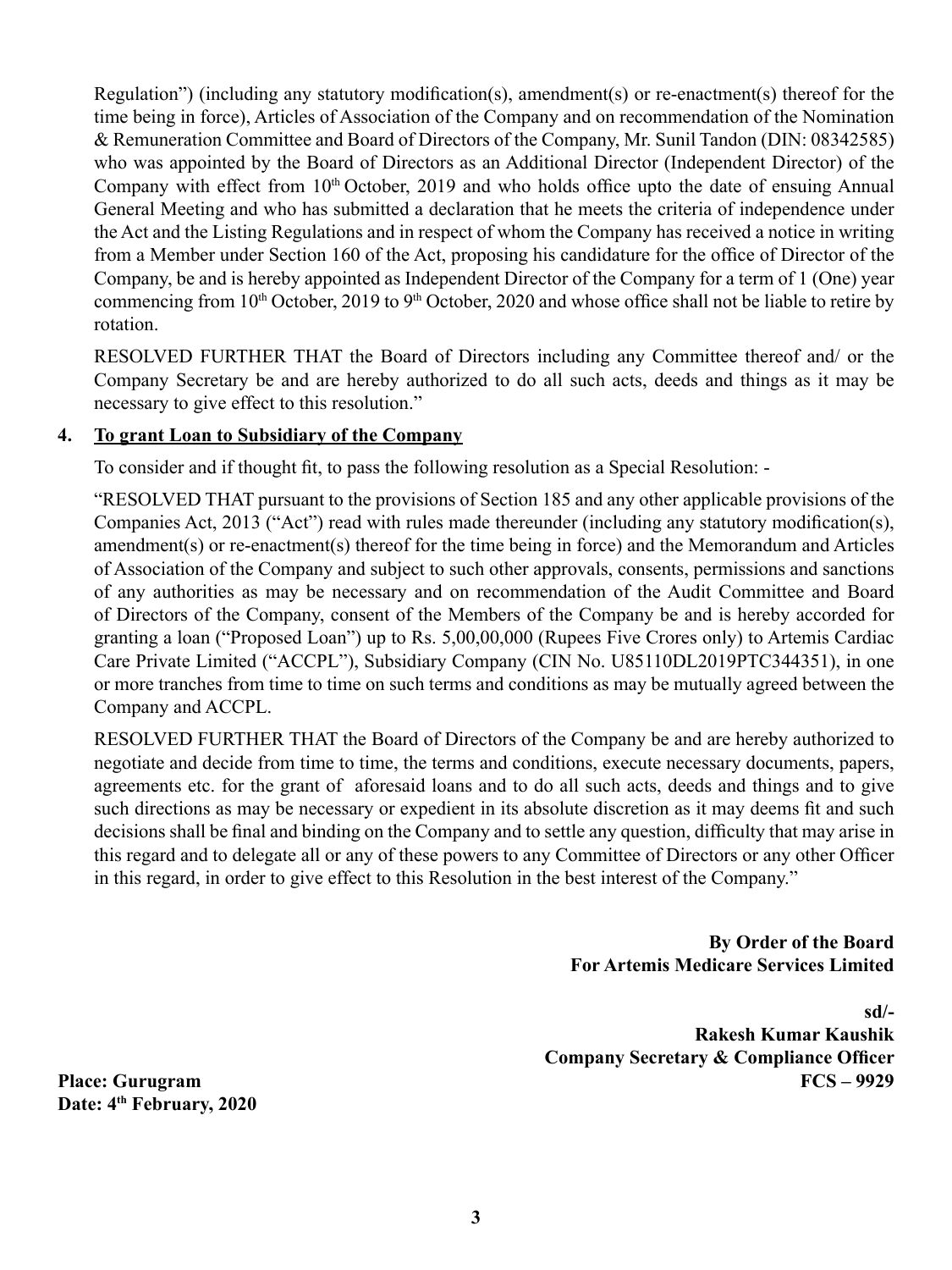# **NOTES:**

- 1. An explanatory statement pursuant to Section 102 of the Companies Act, 2013 (the Act), setting out the material facts and reasons for the proposed resolutions to be transacted through the Postal Ballot is annexed and forms part of this Notice. The Notice of the Postal Ballot along with the Postal Ballot Form is available on the Company's website i.e.www.artemishospitals.com and NSDL's Website.
- 2. Information pursuant to the applicable provisions of the SEBI (Listing Obligations and Disclosure Requirements)Regulations, 2015 ("Listing Regulation") and applicable Secretarial Standards in respect of continuation of present terms of the Directors and the Directors proposed to be appointed are annexed herewith.
- 3. The Notice is being sent to all the Members whose names appear in the Register of Members/ List of Beneficial Owners as received from National Securities Depository Limited ("NSDL")/ Central Depository Services (India) Limited ("CDSL") as on 14<sup>th</sup> February, 2020 ("Cut-off Date"). The voting rights shall be reckoned in proportion to the paid-up equity share capital held by the member(s) as on the Cut-off Date i.e. 14<sup>th</sup> February, 2020. Please note that a person who is not a Member as on the Cut-off Date should treat this Notice for information purpose only.
- 4. The Board of Directors of the Company (the "Board") at its meeting held on 04th February, 2020, had appointed Mr. Deepak Kukreja and Ms. Monika Kohli, Partners, DMK Associates (Practicing Company Secretary) as the Scrutinizer for conducting the Postal Ballot including e-Voting process in a fair and transparent manner. The Postal Ballot Form and the self-addressed business reply envelope is enclosed for the use of Members.
- 5. In compliance with the provisions of Sections 108 and 110 and other applicable provisions of the Act, read with rules made thereunder as amended and Regulation 44 of the Listing Regulation, the Company is pleased to provide facility to all Members of the Company holding shares in physical or dematerialized form as on the Cut-off Date to exercise their vote by electronic means on the items/resolutions through the electronic voting service facility arranged by National Securities Depository Limited (NSDL). The Company has entered into an agreement with NSDL for facilitating e-Voting and to enable the Members to cast their votes electronically instead of dispatching Postal Ballot Form. The e-Voting is optional.
- 6. The period of voting through postal ballot Form and e-Voting commences on 24th February, 2020 (10:00AM) and ends on 24th March, 2020 (5:00 PM). During this period, the Members of the Company holding shares either in physical form or in dematerialized form as on the Cut-off Date, may cast their vote electronically. The e-Voting module shall be disabled by NSDL for voting thereafter and the voting shall not be allowed beyond the said date and time. Once the vote on a resolution is casted by the Members, they shall not be allowed to change it subsequently.
- 7. The voting rights of Members shall be as per the number of equity shares held by Members as on the "Cut-off Date". Please note that a person who is not a Member as on the Cut-off Date should treat this Notice for information purpose only.
- 8. As per Section 110 of the Act, read with Rule 22 of the Companies (Management and Administration) Rules, 2014, Notice of Postal Ballot may be served on the Members through electronic means. Members who have registered their e-mail IDs with depositories or with the Company are being sent this Notice of Postal Ballot by e-mail and the Members who have not registered their e-mail IDs will receive Notice of Postal Ballot along with physical ballot form through post/ courier. Members who have received Postal Ballot Notice by e-mail and who wish to vote through physical form may indicate their option to receive the physical form from the Company by clicking on the box provided in the e-mail or alternatively, download the Form from the link www.evoting.nsdl.com or from the 'Investor' tab on the Company's website www.artemishospitals.com.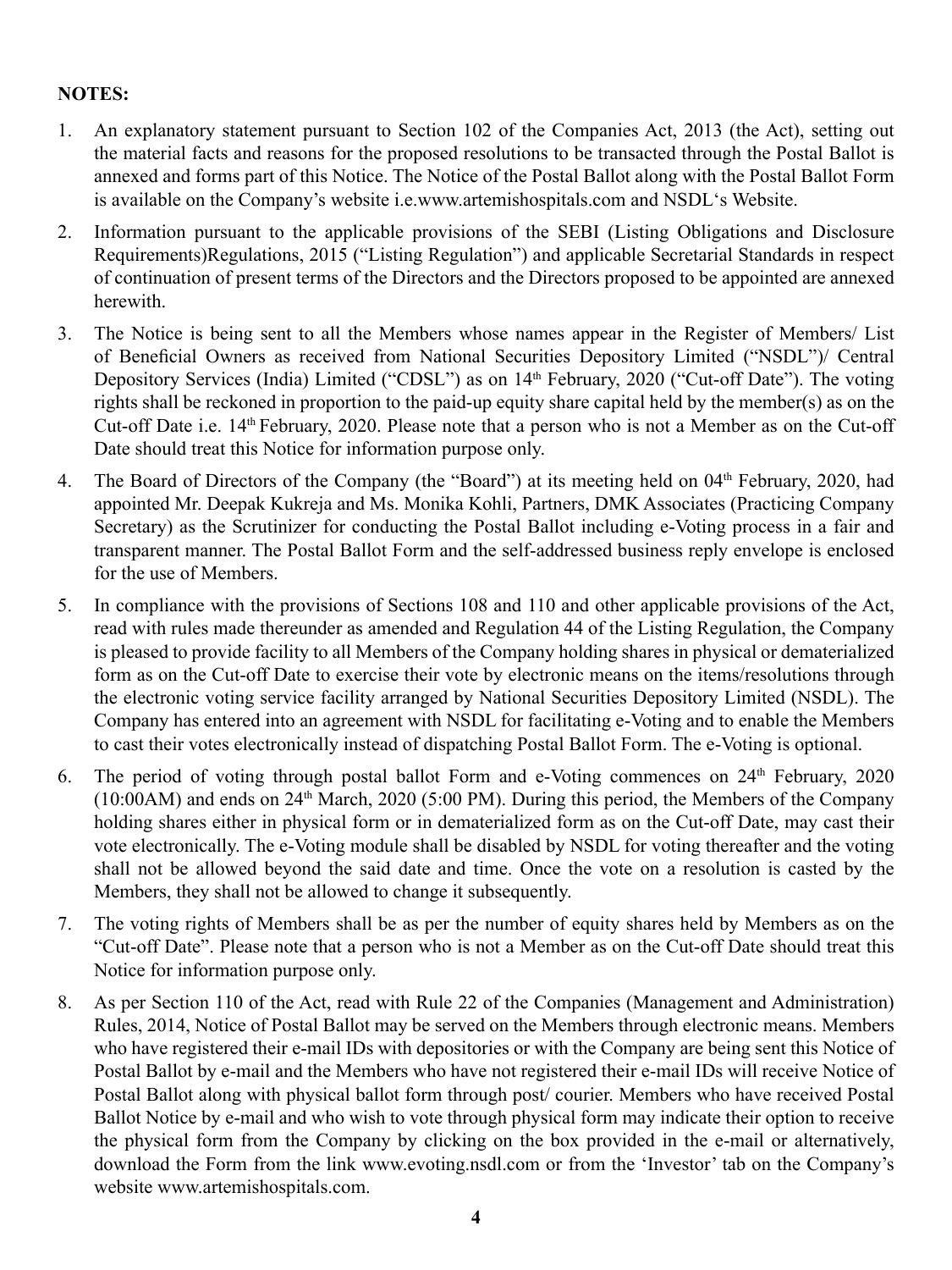- 9. Members are requested to carefully read the instructions printed on the Postal Ballot Form, record your assent (for) or dissent (against) therein, by filling necessary details and affix your signature at the designated place in the Postal Ballot Form and return the same in original, duly completed and signed in the enclosed self-addressed, postage pre-paid envelope (if posted in India) so as to reach the Scrutinizer not later than 5:00 PM on 24<sup>th</sup> March, 2020. If any Postal Ballot Form is received after 05.00 PM on 24<sup>th</sup> March, 2020, it will be considered as no reply has been received from the member.
- 10. The Members can opt for only one mode of voting i.e. either by way of Postal Ballot or Remote E-voting. In case Members cast their vote through both modes, then voting through Remote E-voting shall be treated as valid and voting done through Postal Ballot Form shall be treated as invalid.
- 11. The votes should be cast either in favour or against by putting the tick  $(\sqrt{})$  mark in the column provided for assent or dissent. Postal Ballot Form bearing  $(\sqrt{)}$  in both the columns will render the Form invalid.
- 12. Incomplete, unsigned or incorrect Postal Ballot Forms will be rejected. The Scrutinizer's decision on the validity of a Postal Ballot will be final and binding.
- 13. In case of shares held by Companies, Trusts, Societies etc. the duly completed Postal Ballot Form should be accompanied by a certified true copy of the Board Resolution/Authority Letter.
- 14. The Scrutinizer shall after the conclusion of voting, unblock the votes cast through E-voting in the presence of at least two witnesses not in the employment of the Company and shall make not later than Forty-Eight hours of the conclusion of voting and upon completion of the scrutiny of the Forms, the Scrutinizer will submit his consolidated report of the total votes cast in favour or against, if any, to the Chairman/ any other person authorised by him. Based on the Scrutinizer's report, the result of the Postal Ballot would be announced by the Chairman or any other person authorized by him on or before 5:00 PM on 26<sup>th</sup> March, 2020 at the Registered Office of the Company. The aforesaid result along with the Scrutinizer's report would be displayed on the Notice Board of the Company at its Registered Office and its Head Office/ Corporate Office and shall be intimated to the Stock Exchanges where the shares of the Company are listed and will be displayed on the Company's website i.e. www.artemishospitals.com. Further, the same will also be made available on the website of e-Voting agency i.e. https://www.evoting. nsdl.com.
- 15. The resolutions, if passed by the Members through Postal Ballot/E-Voting with requisite majority shall be deemed to have been passed on 24<sup>th</sup> March, 2020 i.e. last date of receipt of Postal Ballot Form.
- 16. All documents referred to in the Notice and Explanatory Statement are open for inspection at the Registered Office of the Company between 11:00 AM to 5:00 PM on any working day up to the date of declaration of results of the Postal Ballot.
- 17. Members desiring to opt for e-Voting as per facilities arranged by the Company are requested to read the procedure mentioned below for e-voting.
- 18. Procedure for Members opting for e-Voting

The Instructions for e-Voting are as under:

# **How do I vote electronically using NSDL e-Voting system?**

*The way to vote electronically on NSDL e-Voting system consists of "Two Steps" which are mentioned below:*

# **Step 1 : Log-in to NSDL e-Voting system at https://www.evoting.nsdl.com/**

**Step 2: Cast your vote electronically on NSDL e-Voting system.**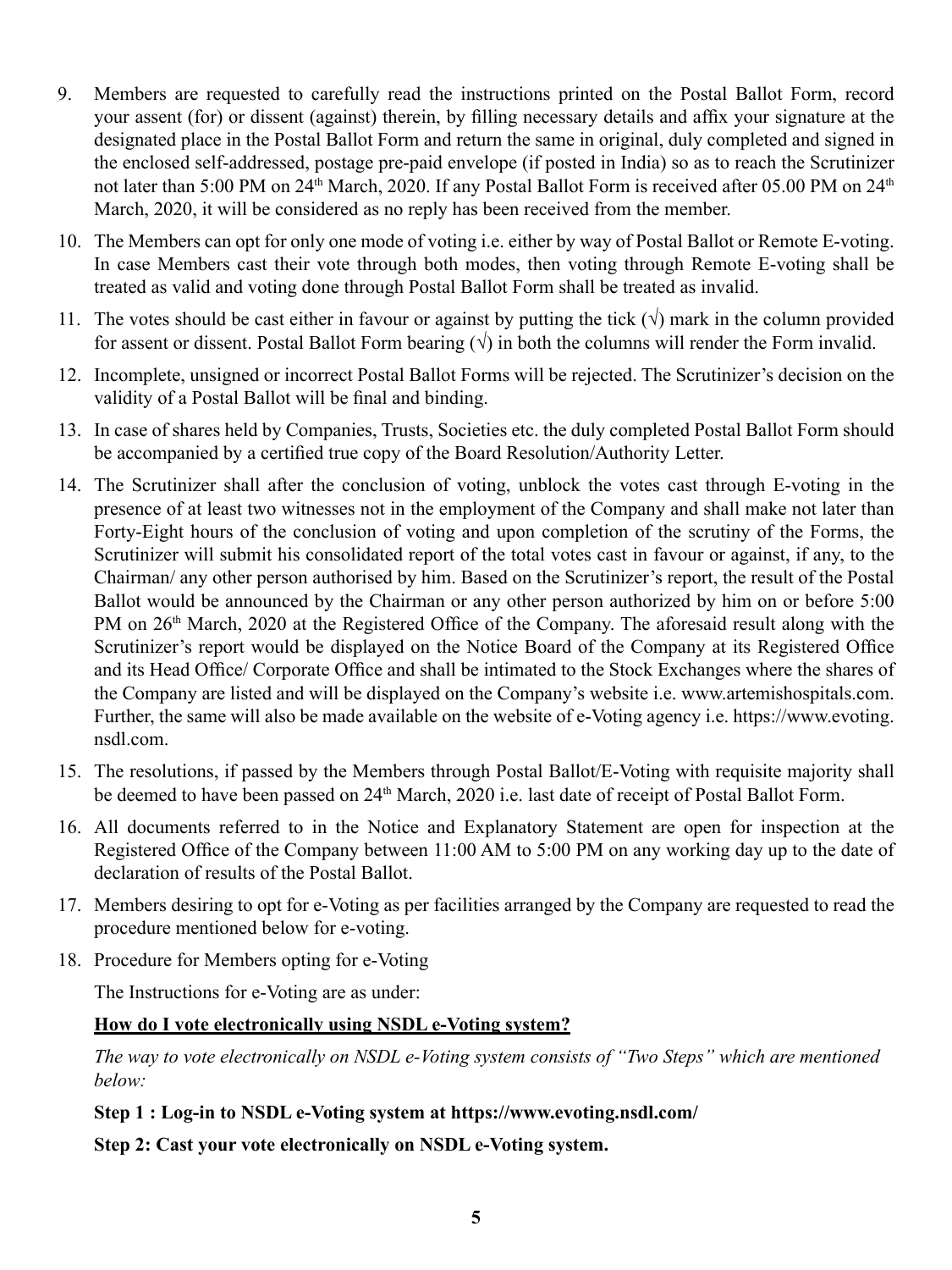# **STEP - 1**

# **How to Log-in to NSDL e-Voting website?**

- 1. Visit the e-Voting website of NSDL. Open web browser by typing the following URL: https://www. evoting.nsdl.com/ either on a Personal Computer or on a mobile.
- 2. Once the home page of e-Voting system is launched, click on the icon "Login" which is available under 'Shareholders' section.
- 3. A new screen will open. You will have to enter your User ID, Password and a Verification Code as shown on the screen.

*Alternatively, if you are registered for NSDL eservices i.e. IDEAS, you can log-in at https://eservices. nsdl.com/ with your existing IDEAS login. Once you log-in to NSDL eservices after using your log-in credentials, click on e-Voting and you can proceed to Step 2 i.e. Cast your vote electronically.*

4. Your User ID details are given below:

| <b>Manner of holding shares i.e. Demat</b><br>(NSDL or CDSL) or Physical | Your User ID is:                                                                                                                                                          |
|--------------------------------------------------------------------------|---------------------------------------------------------------------------------------------------------------------------------------------------------------------------|
| a) For Members who hold shares in demat<br>account with NSDL             | 8 Character DP ID followed by 8 Digit Client ID<br>For example, if your DP ID is IN300*** and<br>Client ID is $12*****$ then your user ID is<br>$IN300***12******$        |
| b) For Members who hold shares in demat<br>account with CDSL             | 16 Digit Beneficiary ID<br>For example, if your Beneficiary ID is<br>$12***************$ then your user ID is<br>12***************                                        |
| c) For Members holding shares in Physical<br>form                        | <b>EVEN Number followed by Folio Number</b><br>registered with the company<br>For example, if folio number is $001***$ and<br>EVEN is 101456 then user ID is 101456001*** |

- 5. Your User ID details are given below:
	- a) If you are already registered for e-Voting, then you can use your existing password to login and cast your vote.
	- b) If you are using NSDL e-Voting system for the first time, you will need to retrieve the 'initial password' which was communicated to you. Once you retrieve your 'initial password', you need to enter the 'initial password' and the system will force you to change your password
	- c) How to retrieve your 'initial password'?
		- (i) If your email ID is registered in your demat account or with the company, your 'initial password' is communicated to you on your email ID. Trace the email sent to you from NSDL from your mailbox. Open the email and open the attachment i.e. a **evoting.pdf** file. Open the **evoting.pdf** file. The password to open the **evoting.pdf** file is your 8-digit client ID for NSDL account, last 8 digits of client ID for CDSL account or folio number for shares held in physical form. The **evoting.pdf** file contains your 'User ID' and your 'initial password'.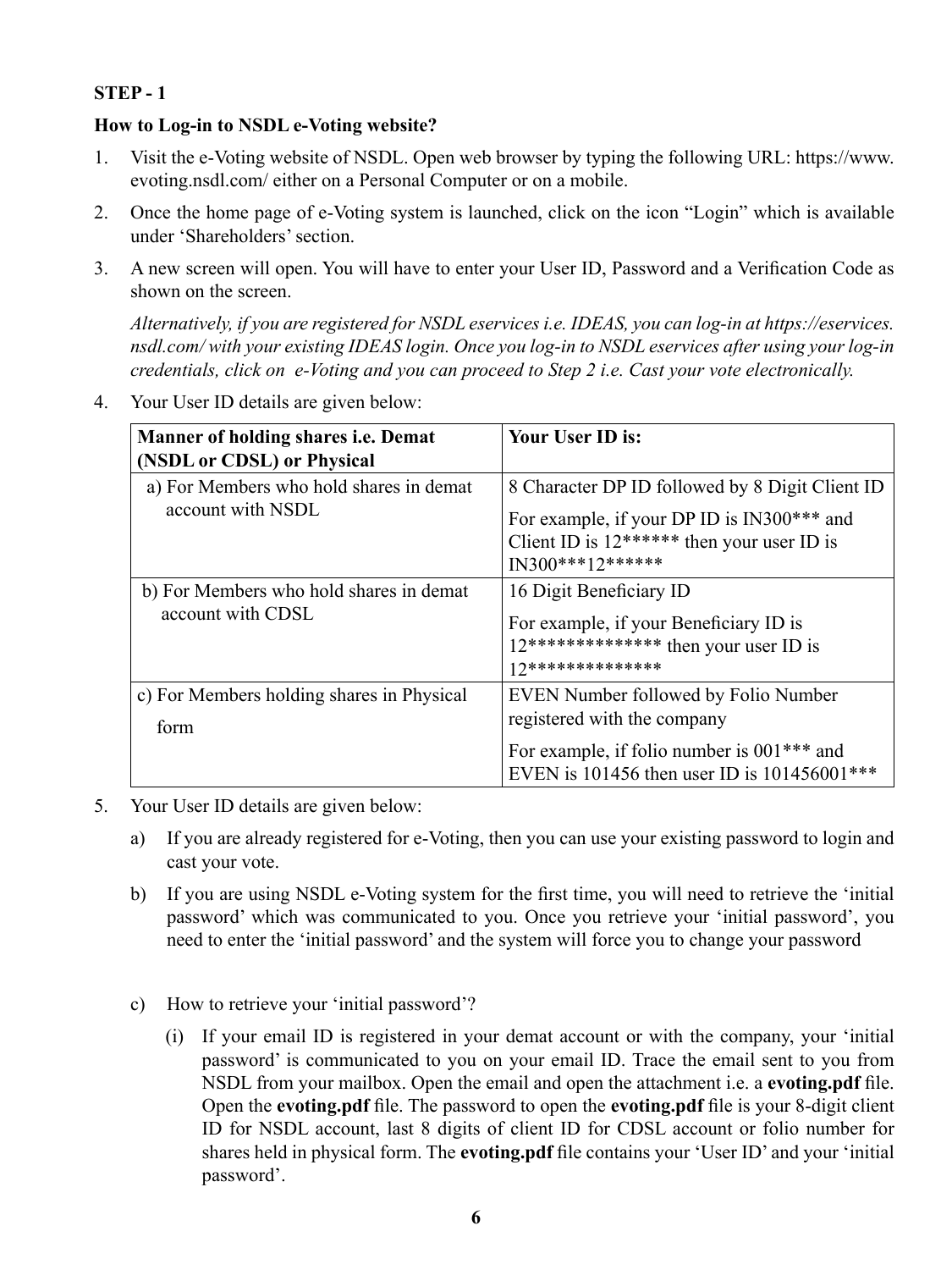- (ii) If your email ID is not registered, your 'initial password' is communicated to you on your postal address.
- 6. If you are unable to retrieve or have not received the "Initial password" or have forgotten your password:
	- a) Click on "Forgot User Details/Password?"(If you are holding shares in your demat account with NSDL or CDSL) option available on www.evoting.nsdl.com.
	- b) Physical User Reset Password?" (If you are holding shares in physical mode) option available on www.evoting.nsdl.com.
	- c) If you are still unable to get the password by aforesaid two options, you can send a request at evoting@nsdl.co.in mentioning your demat account number/folio number, PAN, name and your registered address.
- 7. After entering your password, tick on Agree to "Terms and Conditions" by selecting on the check box.
- 8. Now, you will have to click on "Login" button
- 9. After you click on the "Login" button, Home page of e-Voting will open.

# **STEP - 2**

# **How to cast your vote electronically on NSDL e-Voting system?**

- 1. After successful login at Step 1, you will be able to see the Home page of e-Voting. Click on e-Voting. Then click on Active Voting Cycles.
- 2. After click on Active Voting Cycles, you will be able to see all the companies "EVEN" in which you are holding shares and whose voting cycle is in active status.
- 3. Select "EVEN" of company for which you wish to cast your vote.
- 4. Now you are ready for e-Voting as the Voting page opens.
- 5. Cast your vote by selecting appropriate options i.e. assent or dissent, verify/modify the number of shares for which you wish to cast your vote and click on "Submit" and also "Confirm" when prompted.
- 6. Upon confirmation, the message "vote cast successfully" will be displayed.
- 7. You can also take the printout of the votes cast by you by clicking on the print option on the confirmation page.
- 8. Once you confirm your vote on the resolution, you will not be allowed to modify your vote.

# **General Guidelines for shareholders**

- i. Institutional shareholders (i.e. other than individuals, HUF, NRI etc.) are required to send scanned copy (PDF/JPG Format) of the relevant Board Resolution/ Authority letter etc. with attested specimen signature of the duly authorized signatory(ies) who are authorized to vote to the Scrutinizer by e-mail to deepak.kukreja@dmkassociates.in with a copy marked to evoting@nsdl.co.in.
- ii. It is strongly recommended not to share your password with any other person and take utmost care to keep your password confidential. Login to the e-voting website will be disabled upon five unsuccessful attempts to key in the correct password. In such an event, you will need to go through the "Forgot User Details/Password?" or "Physical User Reset Password?" option available on www. evoting.nsdl.com to reset the password.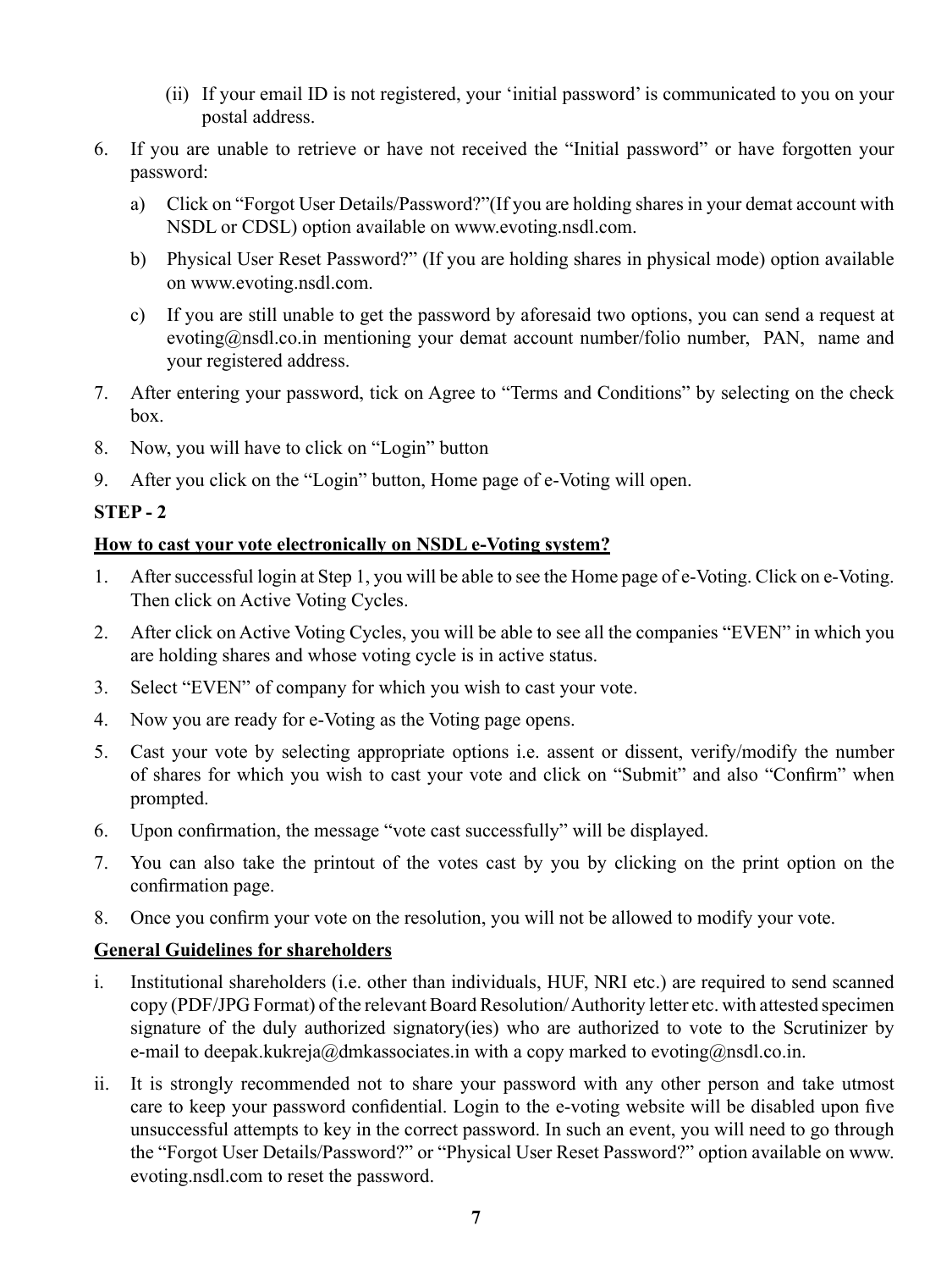- iii. In case of any queries, you may refer the Frequently Asked Questions (FAQs) for Shareholders and e-voting user manual for Shareholders available at the download section of www.evoting.nsdl.com or call on toll free no.: 1800-222-990 or send a request atevoting@nsdl.co.in
- 19. In case of any grievance connected with the facility for voting by electronic means, Members can directly contact Mr. Pratik Bhatt/ Ms. Pallavi Mhatre, NSDL, 4th Floor, 'A' Wing, Trade World, Kamala Mills Compound, Senapati Bapat Marg, Lower Parel, Mumbai- 400013. email id: evoting@nsdl.co.in; pratikB@nsdl.co.in or pallavid@nsdl.co.in, Toll free no.: 1800-222-990. Members may also write to the Company Secretary at the email id: investor@artemishospitals.com.

# **EXPLANATORY STATEMENT PURSUANT TO SECTION 102 OF THE COMPANIES ACT, 2013**

# **Item No. 1**

The Members may please note that pursuant to resolution passed by shareholders on  $30<sup>th</sup>$  March, 2015, Dr. Devlina Chakravarty (DIN: 07107875) was appointed as a Whole-Time Director designated as an Executive Director of the Company for a period of 5 years with effect from 2<sup>nd</sup> April, 2015 till 1<sup>st</sup> April, 2020.

At the meeting of the Board of Directors held on 4<sup>th</sup> February, 2020, Dr. Devlina Chakravarty was appointed as the Managing Director of the Company for a period of 5 (five) years with effect from 1<sup>st</sup> April, 2020 on such terms and conditions including remuneration as recommended by Nomination & Remuneration Committee of the Company, subject to the approval of the shareholders of the Company and by any other authority, if required/ applicable.

Dr. Devlina Chakravarty is not debarred from holding the office of Director pursuant to any SEBI order or any other such authority as per the circular of the BSE Limited and the National Stock Exchange of India Limited relating to the "Enforcement of SEBI Orders regarding appointment of Directors" by the listed companies dated 20<sup>th</sup> June, 2018.

Pursuant to Section II of Part II of Schedule V to the Companies Act, 2013 ("the Act"), the remuneration payable to Dr. Devlina Chakravarty has been recommended and approved for a period of three years effective from 1st April, 2020 to 31st March, 2023 by the Nomination and Remuneration Committee at its Meeting held on 4<sup>th</sup> February, 2020 and subsequently by the Board of Directors at its Meeting held on the same day. The approval of the Members is sought for the proposed appointment as Managing Director for aforesaid period and remuneration payable to Dr. Devlina Chakravarty as the Managing Director of the Company for the period from 1<sup>st</sup> April, 2020 to 31<sup>st</sup> March, 2023 (both days inclusive) up to an amount not exceeding Rs. 7 Crores (Rupees Seven Crores Only).

The terms and condition of the said appointment (including proposed remuneration for 3 years) are set out below:

- **1. Basic Salary:** Rs. 14,00,000/- per month with suitable increases as may be determined by the Board of Directors of the Company (which expression shall include a Committee thereof) from time to time, not exceeding 50% increase in salary by way of annual increment each year.
- **2. Commission / Other Allowances:** Not exceeding 300% of the Basic salary payable monthly/ quarterly/annually.
- **3. Performance Pay:** Such amount as may be determined by the Board for each year, not exceeding two (2) times of the basic salary per annum.
- **4. Perquisites, Allowances & Other Benefits:** Dr. Devlina Chakravarty shall be entitled to perquisites and allowances like accommodation (furnished or otherwise) or house rent allowance in lieu thereof, house maintenance allowance, reimbursement of expenses or allowances for furnishings, repairs,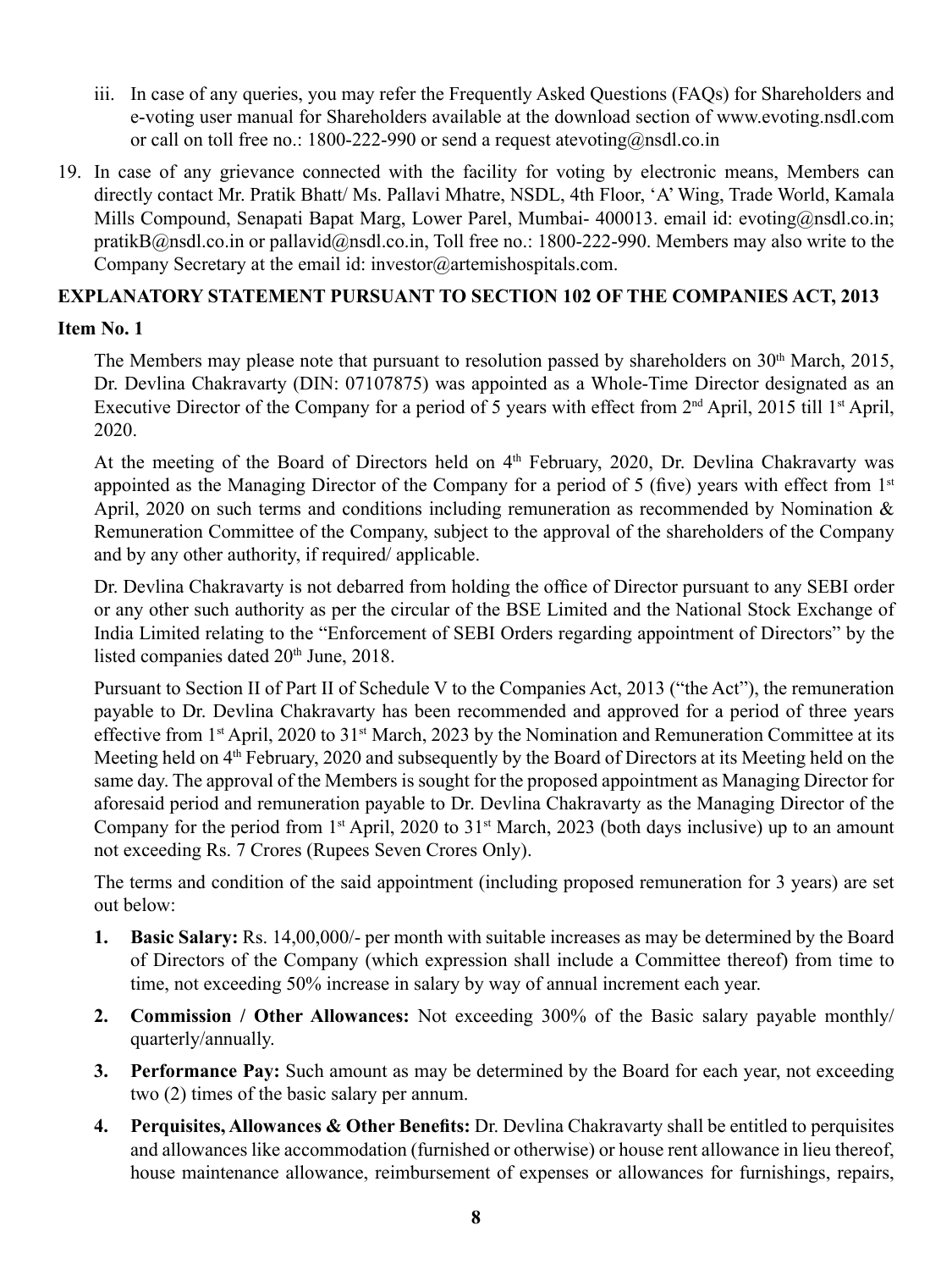driver salary, medical reimbursement, leave travel concession/allowance for herself and her family, club fee, medical/accident insurance and such other perquisites and allowances as may be allowed under the Company's rules/schemes, restricted to an amount not exceeding 300% of annual basic salary.

# **5. Other benefits:**

- a) Contribution to provident fund, superannuation fund or annuity fund to the extent these either singly or put together are not taxable under the Income Tax Act 1961.
- b) Gratuity payable at a rate not exceeding half a month salary for each completed year of service.
- c) Encashment of leave at the end of the tenure, in accordance with the rules of the Company, if any.
- d) Provision of cars(s) for use on Company's business.
- e) Dr. Devlina Chakravarty shall also be entitled to reimbursement of entertainment expenses actually and properly incurred in the course of legitimate business of the Company.
- f) Dr. Devlina Chakravarty shall, subject to the applicable provisions of the Act (including any statutory modification or re-enactment thereof, for the time being in force), also be eligible for housing, education and medical loan and other loans or facilities as applicable in accordance with the HR Policy and Rules of the Company

# **6. Other Terms and conditions:**

- a) The value of the perquisites and Company furnished accommodation would be evaluated as per the Income Tax Rules, 1962, wherever applicable and at cost in absence of such Rules.
- b) The nature of employment of the Dr. Devlina Chakravarty with the Company shall be contractual and can be terminated by giving three months' notice from either party.
- c) No sitting fees shall be payable to Dr. Devlina Chakravarty for attending Meeting of the Board of Directors or any of its Committee.

# **STATEMENT PURSUANT TO THE PROVISIONS OF SECTION II OF PART II OF SCHEDULE V TO THE COMPANIES ACT, 2013**

# **I. General Information:**

# **(i) Nature of Industry:**

The Company is engaged into business of operating chain of Hospitals & Clinics.

# **(ii) Date or expected date of Commencement of Commercial production:**

The Company was incorporated on 18th May, 2004 as a Private Limited Company and was converted into a Public Limited Company on 5th October, 2009. Its first Hospital became operational in the month of July, 2007 in the city of Gurugram, Haryana.

# **(iii) In case of new companies, expected date of commencement of activities as per project approved by financial institutions appearing in the prospectus:**

Not Applicable

# **(iv) Financial performance based on given indicators**

The Financial Performance of the company in the last 3 financial years is as follows: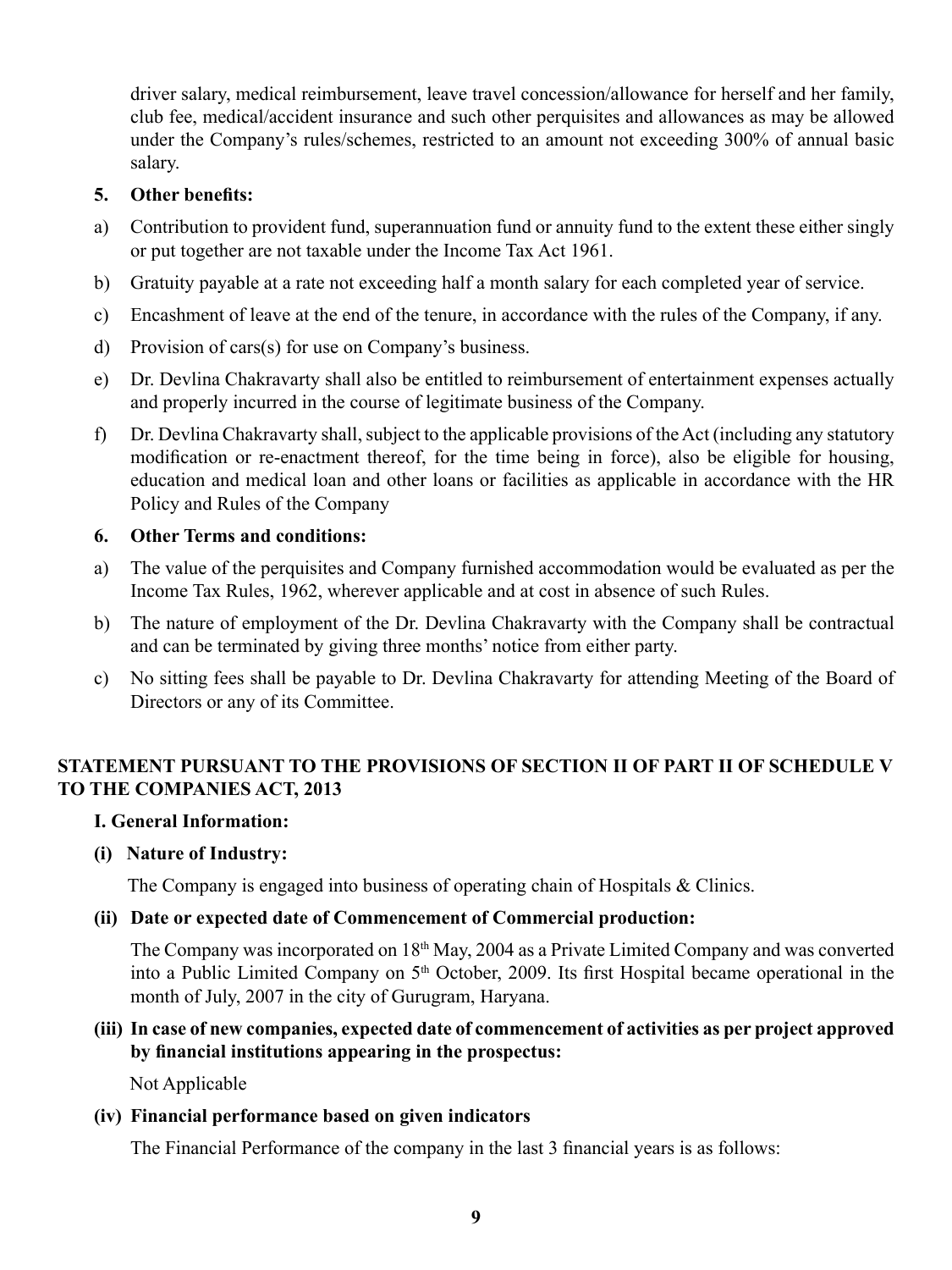|                                    | (Rs. in Lacs)     |                   |                   |
|------------------------------------|-------------------|-------------------|-------------------|
| <b>Particulars</b>                 | <b>Year ended</b> | <b>Year ended</b> | <b>Year ended</b> |
|                                    | 31.03.2019        | 31.03.2018        | 31.03.2017        |
| Revenue from Operations            | 54,650.09         | 50,277.13         | 45,899.55         |
| Other Income                       | 391.91            | 390.76            | 513.01            |
| Depreciation and Amortization      | 1,992.29          | 1,847.08          | 1,515.85          |
| Profit before Tax                  | 3,739.82          | 3,546.76          | 3,239.62          |
| Tax Expense                        | 1,663.05          | 869.74            | 532.94            |
| Profit/(loss) after tax before OCI | 2,076.77          | 2,677.02          | 2,706.68          |
| Other Comprehensive Income (OCI)   | $-9.75$           | 2.88              | 19.15             |
| <b>Profit after tax and OCI</b>    | 2,067.02          | 2,679.90          | 2,725.83          |

#### **(v) Foreign Investment or collaborations, if any:**

The Company engaged in the business of providing tertiary care medical services to the patients coming from across the globe and has also entered into several agreements with foreign Parties/ Government representatives.

#### **II. Information about the appointee**

#### **(i) Background details:**

Dr. Devlina Chakravarty joined the Company as Consultant-Radiology & Imaging Services in the year 2007. Her performance was found par excellence and was duly acknowledged by the management as she reached to the designation of Chief Operating Officer in the year 2011, Chief Executive Officer in the year 2014 and the Board, on the recommendation of the Nomination and Remuneration Committee, decided to promote her and appointed her as a Whole-Time Director of the Company designated as "Executive Director" for a period of Five years w.e.f. 2<sup>nd</sup> April, 2015.

She is specialized in Diagnostic Radiology, with special interest in Neuro, Ortho Cardiac and Breast Imaging and in image-guided interventions. She received her MBBS from the Lady Harding Medical College, New Delhi and she received her MD, DNB, DMRD from the University of Mumbai. Post which she was trained in all aspects of high-end imaging in India and abroad, having done her preceptorship from the University of California LA, USA; as a visiting fellow at the University of Venusberg and Siegberg, Germany, Brigham & Women, Boston, USA; University of Bonn and University of Hasselt, Belgium. She has a number of publications and research papers to her credit. She also received her Diploma in Hospital Administration (DHA) from National Institute of Health & Family Welfare, New Delhi in the year 2009. She has pioneered the key initiatives in enhancing the competitiveness of the Company's operations and services across the board.

# **(ii) Past remuneration:**

Total remuneration paid to her was Rs. 258.99 Lacs for the year 2017, Rs. 403.59 Lacs for the year 2018 and Rs. 459.77 for year 2019.

# **(iii) Recognition or awards:**

DMRD Topper Mumbai University.

# **(iv) Job profile and her suitability:**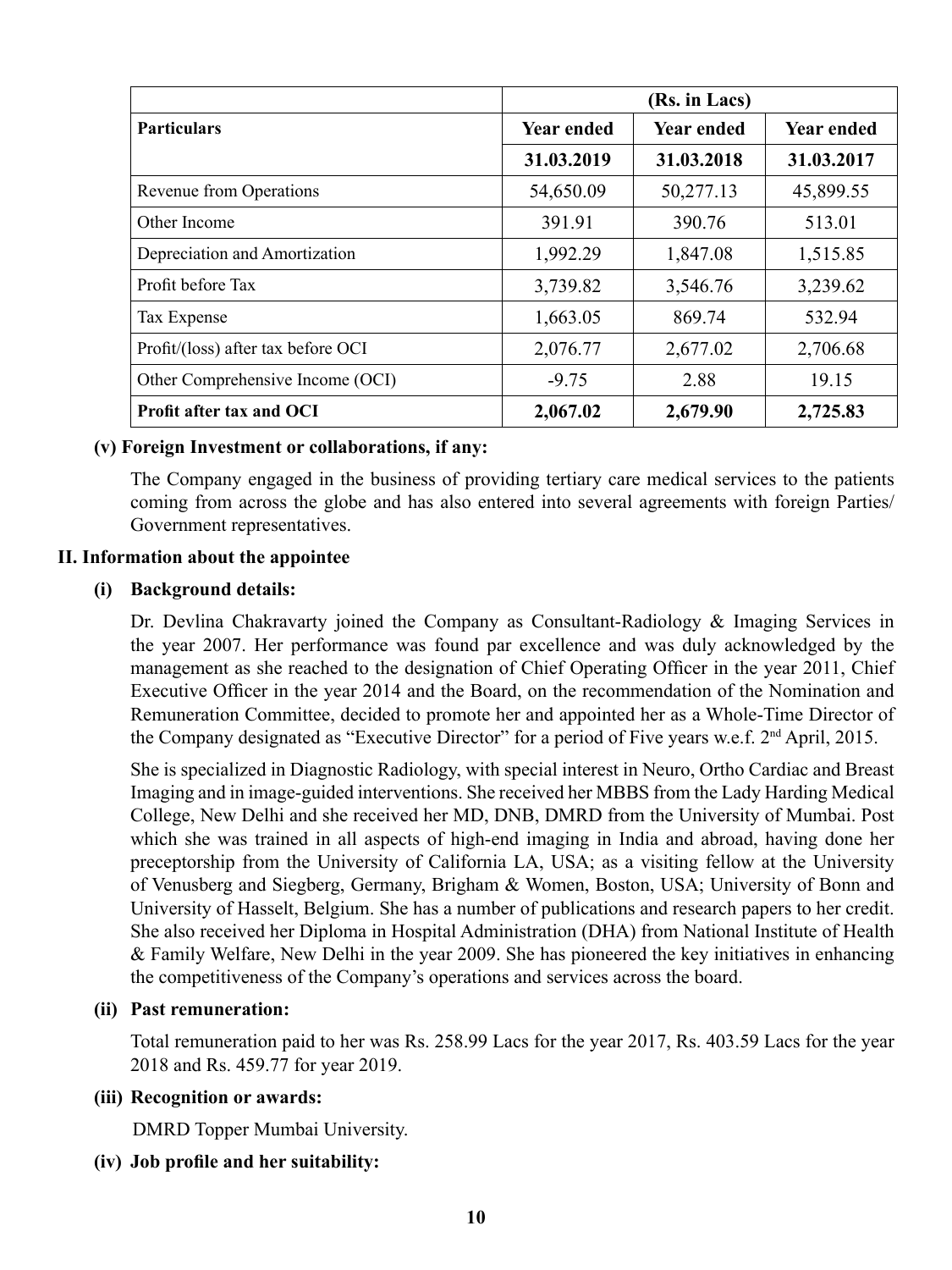Dr. Devlina Chakravarty is a key-managerial personnel of the company and is responsible for overall management of the Company, under superintendence, control and direction of the Board of Directors. Under her leadership the company has come-up as a leading healthcare services provider in North India. Taking into consideration her qualifications and expertise in Healthcare sector, Dr. Devlina Chakravarty is best suited for the responsibilities of current assigned role.

# **(v) Remuneration proposed: Already given above**

**(vi) Comparative remuneration profile with respect to industry, size of the company, profile of the position and person (in case of expatriates the relevant details would be with respect to the country of his origin)**

Taking into consideration the size of the Company, the profile of Dr. Devlina Chakravarty, the responsibilities shouldered by her and the industry benchmarks, the remuneration proposed to be paid is commensurate with the remuneration packages paid to similar senior level counterpart(s) in other companies.

# **(vii) Pecuniary relationship directly or indirectly with the company or relationship with the managerial personnel, if any:**

Besides the remuneration payable to her, she does not have any pecuniary relationship with the Company and she does not have any relationship with the managerial personnel of the Company.

#### **III. Other Information**

- **1. Reasons of loss or inadequate profits:** The Company is now generating profits, however it will take time for the Company to generate adequate profits in view of the various sectors including government policies and competition influencing the current healthcare scenario in the country.
- **2. Steps taken or proposed to be taken for improvement: -** The Company involves in taking continuous steps to improve performance through growth in revenues, managing costs and improving productivity. The Company is focusing on achieving greater heights relying on its following competitive strengths:
	- State-of-the-art infrastructure and technology at its flagship hospital.
	- Renowned team of doctors and quality employee base.
	- Focus on delivering world class heath care.
	- Focus on medical, nursing and para-medical education and allied health training.
	- Patient centric processes confirming to International Patient Protocols.
	- Company is proactively considering to augment the capacity of the hospitals as a part of its expansion plan.
- **3. Expected increase in productivity and profits in measurable terms etc.:** The Company has taken initiatives to improve patient care services as against competing hospitals and will continue in its endeavor to increase the satisfaction of patients treated in its hospitals in order to increase footfalls and profitability of the Company. Artemis operating revenue for the financial year 2018-19 had registered a growth of 9%. The company is expected to grow at a much faster pace in coming years.

Relevant details relating to appointment of Dr. Devlina Chakravarty as required by the Act, the SEBI (Listing Obligations and Disclosure Requirements) Regulations, 2015 ("Listing Regulations") and Secretarial Standard - 2 on General Meetings issued by the ICSI are provided in Annexure - 1 to this Notice.

Pursuant to Section 190 of the Act, a copy of the Board Resolution setting out terms and conditions is kept and available for inspection at the Registered and Corporate office of the Company on all working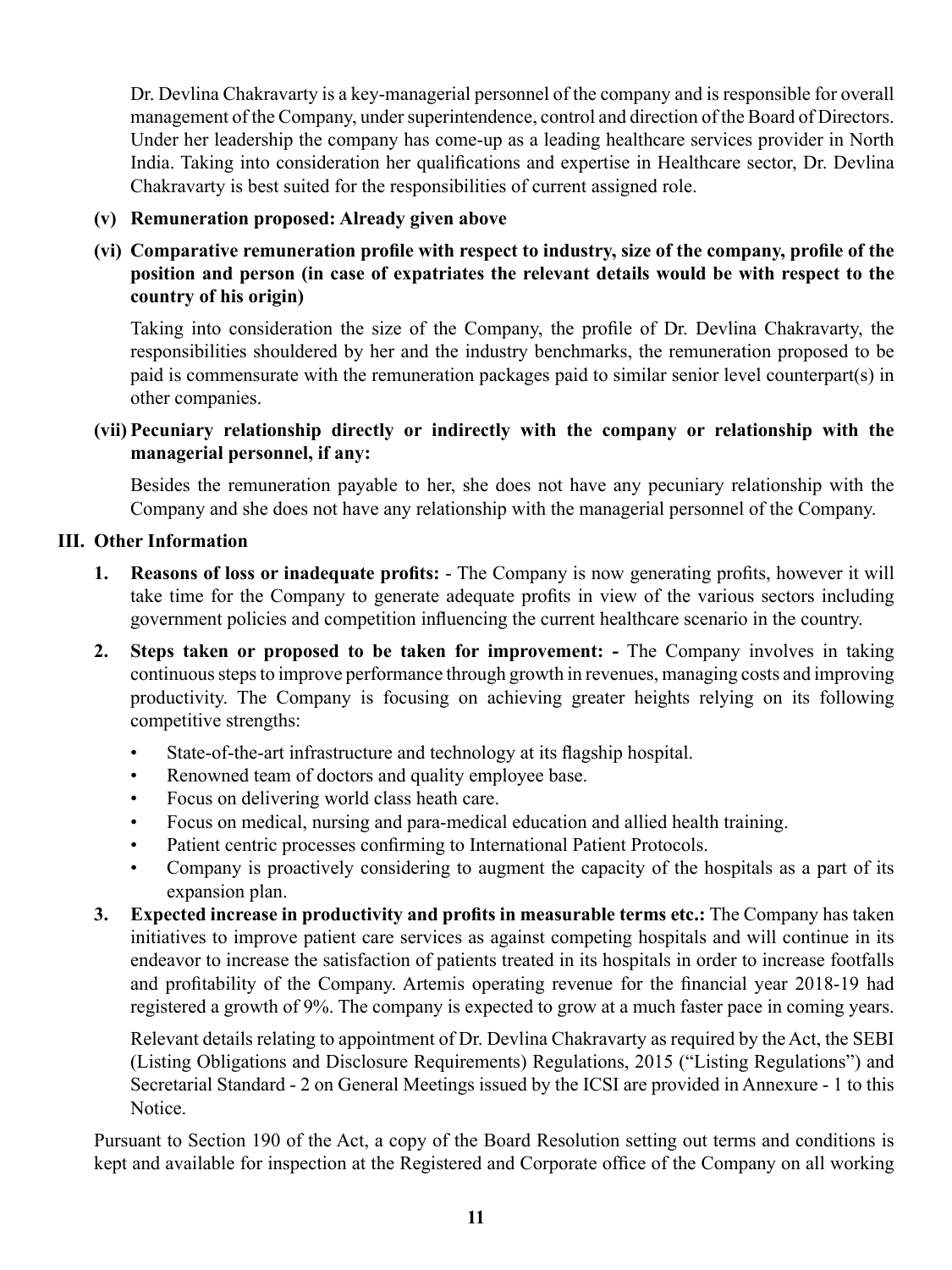days (except Sundays and Public Holidays) between 11.00 a.m. to 1.00 p.m. from the date of dispatch of the Notice until the last date for receipt of votes by Postal Ballot/ e-voting.

The Board recommends the passing of the resolution as Special Resolution as set out at Item No. 1 of the Notice for approval by the Members.

None of the Directors, Key Managerial Personnel of the Company or their relatives other than Dr. Devlina Chakravarty, is in any way concerned or interested, financially or otherwise, in the proposed Resolution, set out at Item No. 1 of the Notice.

# **Item No. 2**

The Members of the Company may please note that based on the recommendation of the Nomination and Remuneration Committee, the Board of Directors of the Company at its meeting held on  $10<sup>th</sup>$  October, 2019 had appointed Mr. Ugar Sain Anand (DIN: 02055913) as an Additional Director (Independent Director) subject to approval of the shareholders for a period of 1 (One) year with effect from 10th October, 2019.

The Members may also note that the Company has also received a notice in writing from a member under Section 160 of the Companies Act, 2013 (the Act), proposing candidature of Mr. Ugar Sain Anand for the office of Director in the Company.He is not disqualified from being appointed as Director(s) in terms of Section 164 of the Companies Act, 2013 and the Company has also received declarations from Mr. Ugar Sain Anand that he meets the criteria of independence as stipulated under Section 149(6) and Schedule IV of the Act read with the applicable provisions of the SEBI (Listing Obligations and Disclosure Regulations) Regulations, 2015 ("Listing Regulations").

Mr. Ugar Sain Anand is not debarred from holding the office of Director pursuant to any SEBI order or any other such authority as per the circular of the BSE Limited and the National Stock Exchange of India Limited relating to the "Enforcement of SEBI Orders regarding appointment of Directors" by the listed companies dated 20<sup>th</sup> June, 2018.

Mr. Ugar Sain Anand is a Chartered Accountant with over 38 years of experience. He joined the Board of Directors of the Company in the year 2019. His experience is focused in the areas of Accounts, Finance, Taxation and Business development.

The Members may also note that at the time of appointment of Mr. Ugar Sain Anand, the Company was unlisted. Presently, the Company has received the final listing and trading approvals from NSE & BSE, effective from 23rd January, 2020.

As per new Regulation 17(1A) of the Listing Regulations effective 1<sup>st</sup> April, 2019, no listed company shall appoint or continue the directorship of a Non-Executive Director who has attained the age of 75 (Seventy-Five) years unless a Special Resolution is passed to that effect and justification thereof is indicated in the explanatory statement annexed to the Notice for such appointment.

Mr. Ugar Sain Anand is a Non-Executive Director (Independent) of the Board of Directors of the Company with effect from 10<sup>th</sup> October, 2019. Since, Mr. Ugar Sain Anand has already attained the age of 77 years, it is necessary to seek approval of the Members of the Company by way of passing special resolution for continuation of his directorship on the Board of Directors of the Company.

The Board of Directors of the Company believed that the Company would be benefitted by way of strategic guidance, leadership and wider perspective by the appointment of Mr. Ugar Sain Anand as an Independent Director on the Board of Directors of the Company.

The Nomination and Remuneration Committee and the Board of Directors of the Company have recommended the continuation of directorship of Mr. Ugar Sain Anand as a "Non-Executive Independent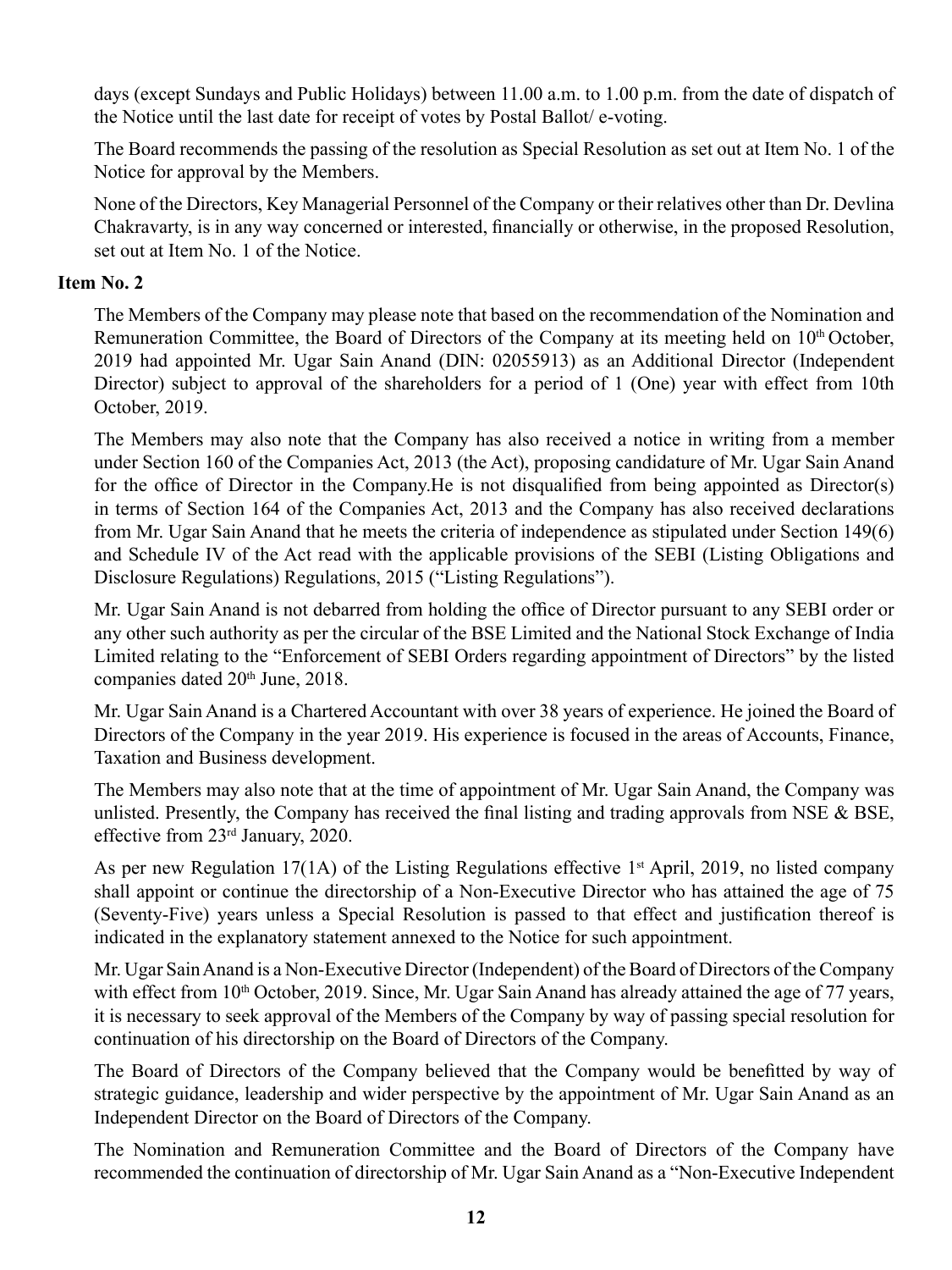Director" of the Company considering his rich experience, expertise and contribution to of the Company since his appointment.

The Members are therefore requested to grant their approval by way of passing an Ordinary Resolution for the purpose of appointment of Mr. Ugar Sain Anand, as a Non-Executive Independent Director of the Company with effect from  $10<sup>th</sup>$  October, 2019, not liable to retire by rotation and also by way of Special Resolution for the purpose of continuation of his directorship as a Non-Executive Director in terms of Regulation 17(1A) of the Listing Regulation as the Company's status got changed from unlisted to listed effective from 23rd January, 2020.

The terms and conditions of appointment of Mr. Ugar Sain Anand will be available for inspection by the Members at the Registered Office and the Corporate Office of the Company, during the working hours on all working days upto date of closing of the Postal Ballot. The said terms and conditions are also available at the Company's website www.artemishospitals.com. Relevant details relating to appointment of Mr. Ugar Sain Anand as required by the Companies Act, 2013, the SEBI (Listing Obligations and Disclosure Requirements) Regulations, 2015 ("Listing Regulations") and Secretarial Standard - 2 on General Meetings issued by the Institute of Company Secretaries of India are provided in Annexure - 1 to this Notice.

The Board of Directors recommends the Ordinary and Special Resolution set forth in Item No. 2 (a) & (b) for approval of the Members.

None of the Directors, Key Managerial Personnel of the Company or their relatives other than Mr. Ugar Sain Anand is in any way concerned or interested, financially or otherwise, in the proposed Resolutions, set out at Item No. 2 (a) & (b) of the Notice.

#### **Item No. 3**

The Members of the Company may please note that based on the recommendations of the Nomination and Remuneration Committee, the Board of Directors in its meeting held on  $10<sup>th</sup>$  October, 2019 had appointed Mr. Sunil Tandon (DIN: 08342585) as an Additional Director (Independent Director) subject to approval of the Members for a period of 1 (One) year with effect from  $10<sup>th</sup>$  October, 2019.

The Company has also received a notice in writing from a member under Section 160 of the Companies Act, 2013, proposing candidature of Mr. Sunil Tandon for the office of Director.He is not disqualified from being appointed as Director(s) in terms of Section 164 of the Companies Act, 2013 (the Act) and the Company has also received declaration from Mr. Sunil Tandon that he meets the criteria of independence as stipulated under Section 149(6) and Schedule IV of the Act read with the applicable provisions of the SEBI (Listing Obligations and Disclosure Regulations) Regulations, 2015("Listing Regulations") and their consent to act as Director(s) in Form DIR-2.

Mr. Sunil Tandon is not debarred from holding the office of Director pursuant to any SEBI order or any other such authority as per the circular of the BSE Limited and the National Stock Exchange of India Limited relating to the "Enforcement of SEBI Orders regarding appointment of Directors" by the listed companies dated 20th June, 2018.

Mr. Sunil Tandon is a Mechanical Engineer from Delhi College of Engineering (1975 batch) and an MBA with top honours & a gold medal from FMS (1977 batch), University of Delhi. He has started his career with Engineers India Ltd. a premier Engineering design consultancy, where he had the opportunity of working with International Engineering design companies like Toyo, Snam Progetti etc. Thereafter, Mr. Sunil Tandon has changed over to commercial aspects of business, including Purchase & Project exports at Ballarpur Industries Ltd, followed by a stint as Executive Asstt. to Vice Chairman at Modi Alkalies & Chemicals with exposure to diverse functions.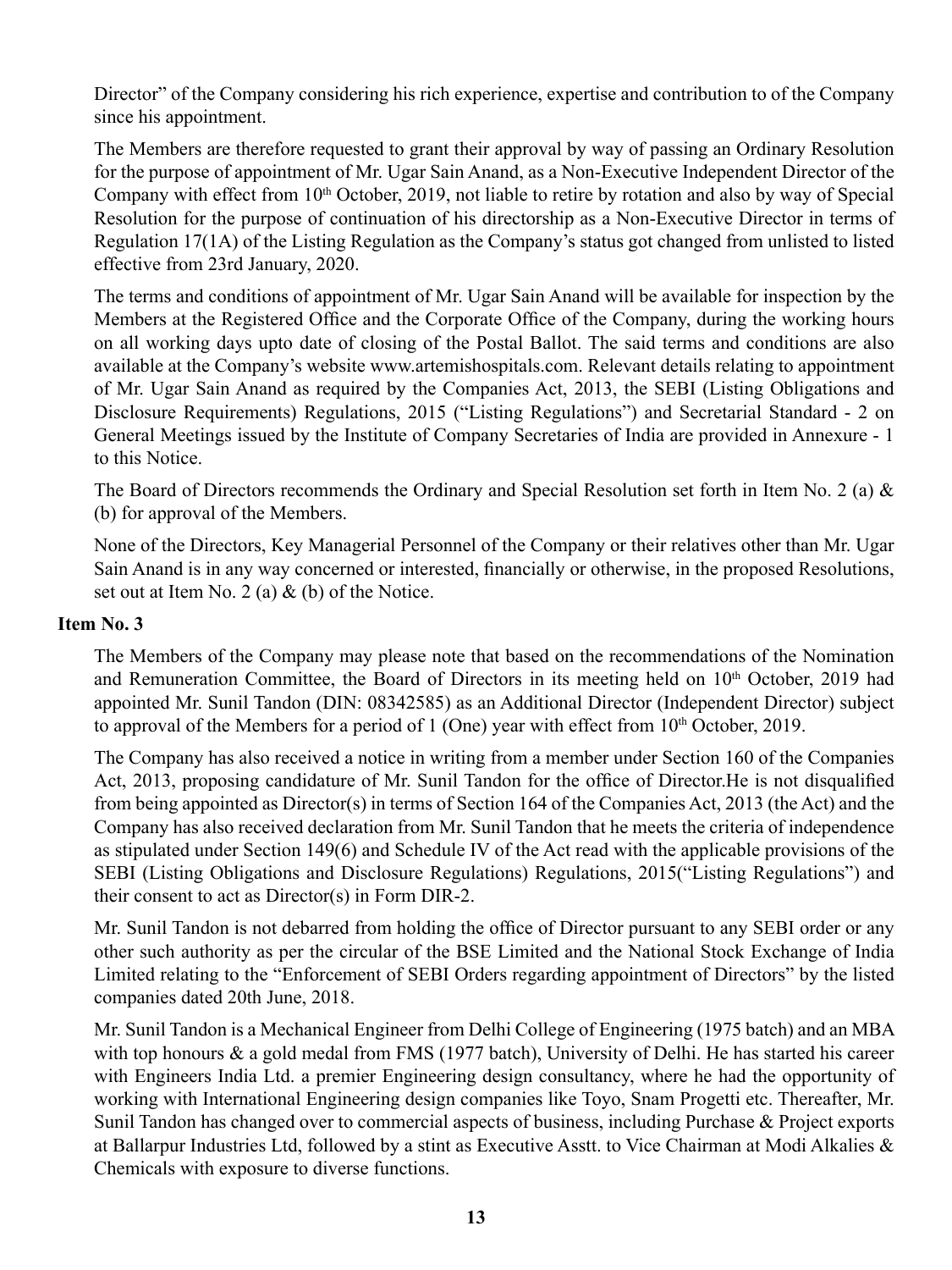The Board of Directors of the Company believed that the Company would be benefitted by way of strategic guidance, leadership and wider perspective by the appointment of Mr. Sunil Tandon as an Independent Director on the Board of Directors of the Company.

The terms and conditions of appointment of Mr. Sunil Tandon will be available for inspection by the Members at the Registered Office and the Corporate Office of the Company, during the working hours on all working days upto date of closing of the Postal Ballot. The said terms and conditions are also available at the Company's website www.artemishospitals.com. Relevant details relating to the appointment of Mr. Sunil Tandon as required by the Act, the Listing Regulations and Secretarial Standard - 2 on General Meetings issued by the Institute of Company Secretaries of India are provided in Annexure - 1 to this Notice.

The Board now seeks to confirm his appointment as an Independent Director and recommends the Resolution to be passed as an Ordinary Resolution.

None of the Directors, Key Managerial Personnel of the Company or their relatives other than Mr. Sunil Tandon is in any way concerned or interested, financially or otherwise, in the proposed Resolution, set out at Item No. 3 of the Notice.

#### **Item No. 4**

The Members may please note that the Company has received a request from newly incorporated Company i.e. Artemis Cardiac Care Private Limited ("ACCPL") Subsidiary Company, which is in the business of operating cardiology centers for a temporary loan of upto Rs. 5 Crores (Rupees Five Crores Only) for matching its working capital needs, in one or more tranches from time to time at a prevailing market rate and as per the agreement proposed to be executed with Subsidiary Company on this.

In terms of Section 185 of the Companies Act, 2013 ('the Act'), the Board of Directors seeks consent of the Members by way of a Special Resolution for providing loan to ACCPL, its subsidiary company.

A transaction with ACCPL, Subsidiary Company being related party as per Section 2(76) of the Companies Act, 2013 requires the approval of the Audit Committee of the Company. The Audit Committee has approved the transaction with the related party in its meeting held on  $04<sup>th</sup>$  February, 2020.

The Members may note that Board of Directors would carefully evaluate proposals and provide such loan, guarantee or security through deployment of funds out of internal resources/accruals and/or any other appropriate sources, from time to time. The loans will be utilized by the subsidiary company for its principal business activities only.

The Board of Directors recommends the resolution set out at Item No. 4 of this Notice for your approval as a Special Resolution.

None of the Directors, Key Managerial Personnel of the Company or their relatives other than Mr. Onkar S. Kanwar, Mr. Rakesh Kumar Kaushik and Dr. Devlina Chakravarty is in any way concerned or interested, financially or otherwise, in the proposed Resolution set out at Item No. 4 of the Notice.

> **By Order of the Board For Artemis Medicare Services Limited**

 **sd/- Rakesh Kumar Kaushik Company Secretary & Compliance Officer Place: Gurugram FCS – 9929**

**Date: 4th February, 2020**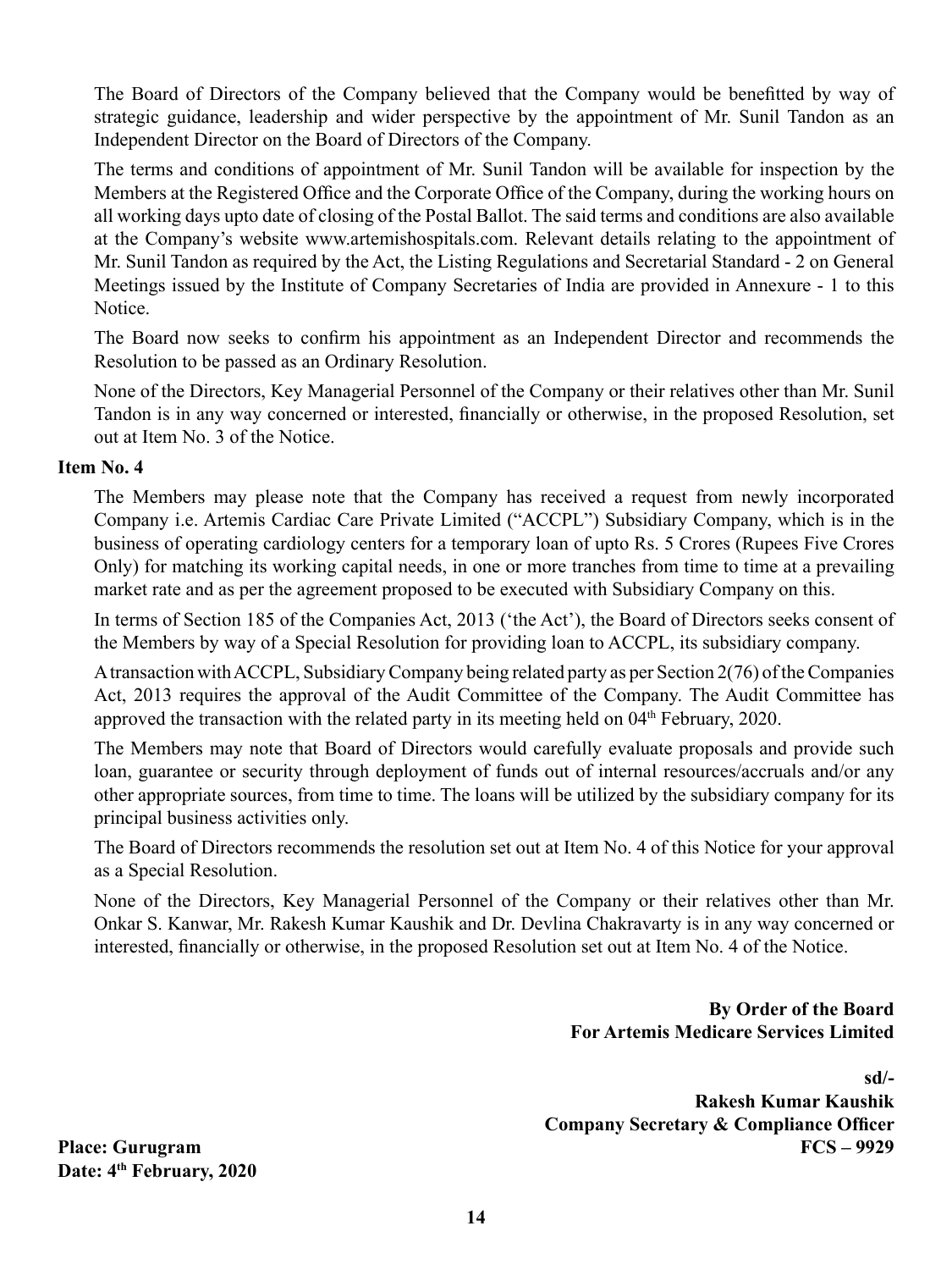# **Annexure 1**

**Additional information on Director(s) recommended for appointment or seeking continuation of present term as required under Regulation 36 of SEBI (Listing Obligations and Disclosure Requirements) Regulations, 2015 and applicable Secretarial Standards**

| <b>Name of the Directors</b>                               | Dr. Devlina Chakravarty<br>(DIN: 07107875)                                                                                                                                                                                                                                                                                                                                                                                                                                                                                                               | Mr. Ugar Sain Anand<br>(DIN:02055913)                                                                                                                                                                                                                                                 | Mr. Sunil Tandon<br>(DIN:08342585)                                                                                                                                                                                                                                                                                                                                                                                                                                                                                                                                                                                                                                                                                                                                    |
|------------------------------------------------------------|----------------------------------------------------------------------------------------------------------------------------------------------------------------------------------------------------------------------------------------------------------------------------------------------------------------------------------------------------------------------------------------------------------------------------------------------------------------------------------------------------------------------------------------------------------|---------------------------------------------------------------------------------------------------------------------------------------------------------------------------------------------------------------------------------------------------------------------------------------|-----------------------------------------------------------------------------------------------------------------------------------------------------------------------------------------------------------------------------------------------------------------------------------------------------------------------------------------------------------------------------------------------------------------------------------------------------------------------------------------------------------------------------------------------------------------------------------------------------------------------------------------------------------------------------------------------------------------------------------------------------------------------|
| Aged about                                                 | 52 years                                                                                                                                                                                                                                                                                                                                                                                                                                                                                                                                                 | 77 years                                                                                                                                                                                                                                                                              | 66 years                                                                                                                                                                                                                                                                                                                                                                                                                                                                                                                                                                                                                                                                                                                                                              |
| Date of First Appointment                                  | 02/04/2015                                                                                                                                                                                                                                                                                                                                                                                                                                                                                                                                               | 10/10/2019                                                                                                                                                                                                                                                                            | 10/10/2019                                                                                                                                                                                                                                                                                                                                                                                                                                                                                                                                                                                                                                                                                                                                                            |
| Expertise in specific<br>functional areas                  | Radiologist                                                                                                                                                                                                                                                                                                                                                                                                                                                                                                                                              | <b>Chartered Accountant</b>                                                                                                                                                                                                                                                           | Mechanical Engineer                                                                                                                                                                                                                                                                                                                                                                                                                                                                                                                                                                                                                                                                                                                                                   |
| Experience                                                 | Dr Devlina Chakravarty<br>started her career in 1993 as<br>a radiologist trained from<br>Mumbai University. She did<br>fellowships/perceptorship<br>programmes from University<br>of Berlin (Germany), UCLA<br>(Los Angeles) and Brigham<br>& Women (Boston) in Head<br>and Neck & Body Imaging.<br>She worked as senior faculty<br>and Programme Director<br>in Radiology in different<br>reputed hospitals in Delhi<br>before joining AMSL. She<br>is the Whole Time Director<br>of the Company designated<br>as Executive Director of the<br>Company. | Mr. Ugar Sain Anand, is a<br>Chartered Accountant, with<br>over 38 years of experience.<br>He joined the Board of<br>Directors of the Company<br>in the year 2019. His<br>experience is focused in the<br>areas of Accounts, Finance,<br><b>Taxation and Business</b><br>development. | Mr. Sunil Tandon is a<br>Mechanical Engineer<br>from Delhi College of<br>Engineering (1975 batch)<br>and an MBA with top<br>honours & a gold medal<br>from FMS (1977 batch),<br>University of Delhi. He<br>has started his career<br>with Engineers India Ltd.<br>a premier Engineering<br>design consultancy, where<br>he had the opportunity of<br>working with International<br>Engineering design<br>companies like Toyo, Snam<br>Progetti etc. Thereafter, Mr.<br>Sunil Tandon has changed<br>over to commercial aspects<br>of business, including<br>Purchase & Project exports<br>at Ballarpur Industries<br>Ltd, followed by a stint as<br><b>Executive Asstt.</b> to Vice<br>Chairman at Modi Alkalies<br>& Chemicals with exposure<br>to diverse functions. |
| Qualifications                                             | MD, DNB, DMRD,<br>Radiologist                                                                                                                                                                                                                                                                                                                                                                                                                                                                                                                            | Member of Institute of<br>Chartered Accountants of<br>India                                                                                                                                                                                                                           | Mechanical Engineer, MBA                                                                                                                                                                                                                                                                                                                                                                                                                                                                                                                                                                                                                                                                                                                                              |
| Key terms and conditions of<br>appointment / reappointment | Already Given under<br><b>Explanatory Statement (Item</b><br>No. 1)                                                                                                                                                                                                                                                                                                                                                                                                                                                                                      | Appointed as an Additional<br>Director (Independent<br>Director) on the Board of<br>Directors of the Company<br>w.e.f. October 10, 2019 for a<br>term upto one year subject to<br>the approval of shareholders<br>of the Company.                                                     | Appointed as an Additional<br>Director (Independent<br>Director) on the Board of<br>Directors of the Company<br>w.e.f. October 10, 2019 for a<br>term upto one year subject to<br>the approval of shareholders<br>of the Company.                                                                                                                                                                                                                                                                                                                                                                                                                                                                                                                                     |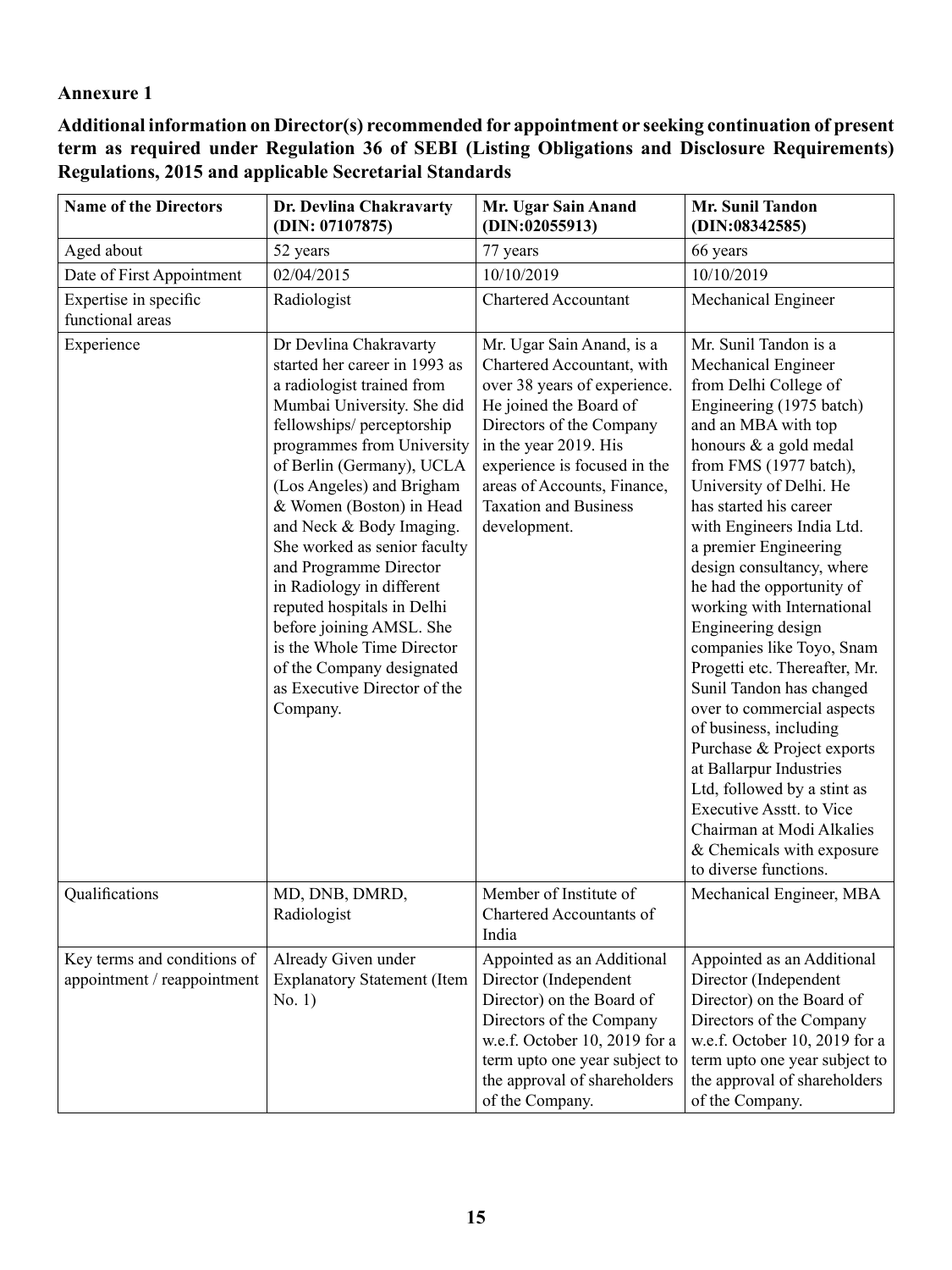| The number of Meetings of<br>the Board attended during<br>the FY 2019-20 (i.e. up to<br>Feb 4, 2020) | She attended 4 (four)<br>Meetings out of 5 (five)<br>Board Meetings during FY<br>2019-20 (i.e. up to Feb 4,<br>2020)                                         | He attended 2 (Two)<br>Meetings out of 2 (Two)<br>Board Meetings held after<br>his appointment during FY<br>2019-20 (i.e. up to Feb 4,<br>2020)                                                                                                                                                                                                                                         | He attended 1 (One)<br>Meetings out of 2 (Two)<br>Board Meetings held after<br>his appointment during FY<br>2019-20 (i.e. up to Feb 4,<br>2020) |
|------------------------------------------------------------------------------------------------------|--------------------------------------------------------------------------------------------------------------------------------------------------------------|-----------------------------------------------------------------------------------------------------------------------------------------------------------------------------------------------------------------------------------------------------------------------------------------------------------------------------------------------------------------------------------------|-------------------------------------------------------------------------------------------------------------------------------------------------|
| Number of Equity Shares<br>held in the Company                                                       | Nil                                                                                                                                                          | Nil                                                                                                                                                                                                                                                                                                                                                                                     | Nil                                                                                                                                             |
| Directorship held in other<br>companies                                                              | 1) Artemis Cardiac Care<br>Private Limited                                                                                                                   | 1) PTL Enterprises Limited;<br>2) Apollo International<br>Limited;                                                                                                                                                                                                                                                                                                                      | PTL Enterprises Limited                                                                                                                         |
| Remuneration sought to be<br>paid                                                                    | Already Given under<br><b>Explanatory Statement (Item</b><br>No. 1)                                                                                          | <b>Only Sitting Fees</b>                                                                                                                                                                                                                                                                                                                                                                | <b>Only Sitting Fees</b>                                                                                                                        |
| Remuneration last drawn                                                                              | Already Given under<br><b>Explanatory Statement (Item</b><br>No. 1)                                                                                          | Only Sitting Fees paid                                                                                                                                                                                                                                                                                                                                                                  | Only Sitting Fees paid                                                                                                                          |
| Membership / Chairmanship<br>of Committees of other<br>public companies                              | Member in the Corporate<br>Social Responsibility<br>Committee and Stakeholder<br>Relationship Committee of<br>Board of Artemis Medicare<br>Services Limited. | Member in the Audit<br>Committee of Board of<br><b>Artemis Medicare Services</b><br>Limited.<br>Member of Audit,<br>Nomination & Remuneration<br>Committee, Stakeholder<br>Relationship Committee,<br>CSR Committee, Risk<br>Management Committee of<br>PTL Enterprises Limited<br>Membership of Audit<br>and Nomination &<br>Remuneration Committee of<br>Apollo International Limited | <b>Nil</b>                                                                                                                                      |
| Relationships with other<br>Directors / Managers /<br>KMP's                                          | N.A.                                                                                                                                                         | N.A.                                                                                                                                                                                                                                                                                                                                                                                    | N.A.                                                                                                                                            |



Regd. Office: Plot No. 14, Sector – 20, Dwarka, New Delhi- 110075 (CIN-L85110DL2004PLC126414) Tel:0124-4511111, Fax: 0124-4588899 Email: investor@artemishospitals.com; Website: www.artemishospitals.com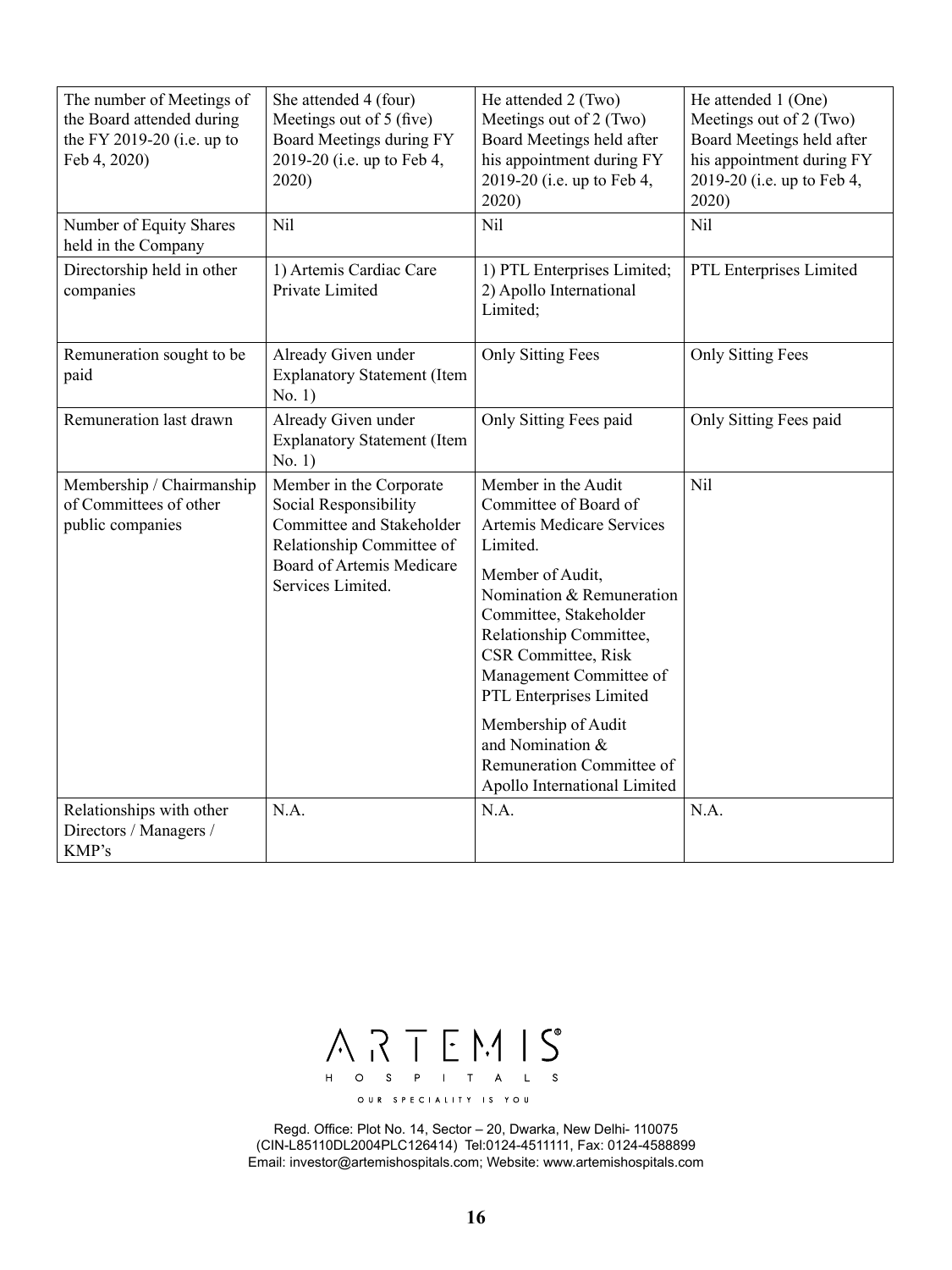

# **Artemis Medicare Services Limited**

**Regd. Office: Plot No. 14, Sector-20, Dwarka, Delhi- 110075, India (CIN-L85110DL2004PLC126414) Tel: +91 124-4511 111 Fax: +91- 124-4588899 email: [investor@artemishospitals.com;](mailto:investor@artemishospitals.com;) Web: www.artemishospitals.com**

# **POSTAL BALLOT FORM**

**Name & Address of the Member(s)**

**Postal Ballot No.................................**

| Registered Folio No. | DP ID No. | <b>Client ID No.</b> | Number of shares held |
|----------------------|-----------|----------------------|-----------------------|
|                      |           |                      |                       |
|                      |           |                      |                       |

| e-Voting Even Number | User ID | <b>Password</b> |
|----------------------|---------|-----------------|
|                      |         |                 |

I/We hereby exercise my/our vote in respect of the Ordinary/Special Resolutions to be passed through Postal Ballot for the business stated in the Notice of the Company dated 4<sup>th</sup> February, 2020 by conveying my/our assent or dissent to the said Resolution by placing the tick ( $\sqrt{ }$ ) mark in the appropriate box below:-

| SI.No. | Description of the Ordinary/Special<br><b>Resolution</b>                                                    | No. of Shares | I/We assent to the<br><b>Resolution (FOR)</b> | I/We dissent to the<br><b>Resolution (AGAINST)</b> |
|--------|-------------------------------------------------------------------------------------------------------------|---------------|-----------------------------------------------|----------------------------------------------------|
|        | Appointment of Dr. Devlina Chakravarty<br>(DIN: 07107875) as Managing Director                              |               |                                               |                                                    |
|        | Appointment/Continuation Mr. Ugar Sain<br>Anand (DIN:02055913) as an Independent<br>Director of the Company |               |                                               |                                                    |
|        | To appoint Mr. Sunil Tandon<br>(DIN: 08342585) as an Independent<br>Director of the Company                 |               |                                               |                                                    |
|        | To grant loan to subsidiary of the<br>Company                                                               |               |                                               |                                                    |

**Place :**

**Date : (Signature of the Member)**

**Note:**

(1) Please read the instructions printed overleaf carefully before exercising your vote.

(2) Members holding shares in dematerialized mode and physical form are requested to intimate all changes with respect to their bank details, email address etc. to their Depository Participant and Company respectively.